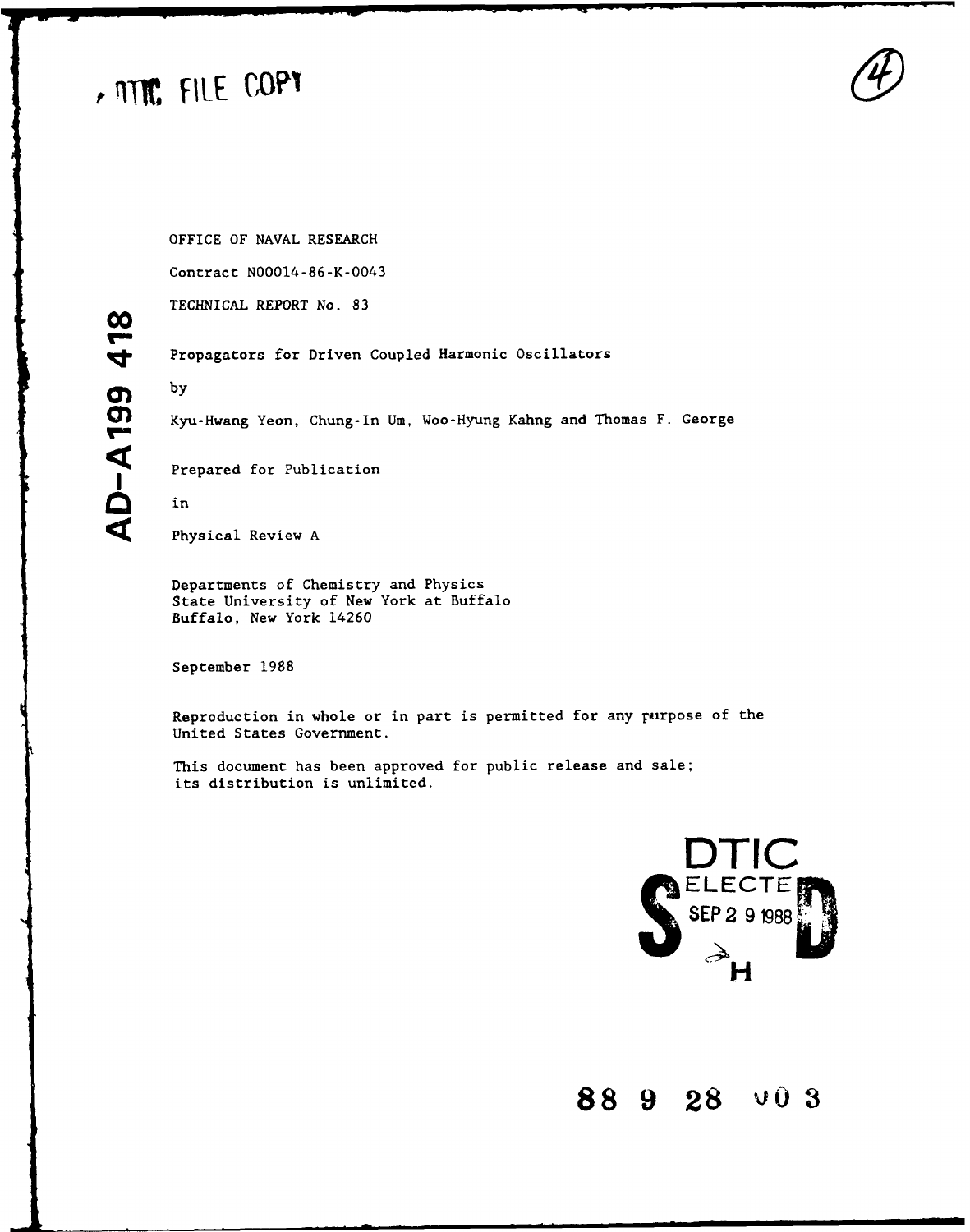|                                                                                                                                                                                 |                                                        |                                                                        |                                                                                   |                    | Form Approved                        |  |  |  |
|---------------------------------------------------------------------------------------------------------------------------------------------------------------------------------|--------------------------------------------------------|------------------------------------------------------------------------|-----------------------------------------------------------------------------------|--------------------|--------------------------------------|--|--|--|
|                                                                                                                                                                                 | REPORT DOCUMENTATION PAGE                              |                                                                        |                                                                                   | OMB No. 0704-0188  |                                      |  |  |  |
| 1a. REPORT SECURITY CLASSIFICATION                                                                                                                                              |                                                        | <b>1b. RESTRICTIVE MARKINGS</b>                                        |                                                                                   |                    |                                      |  |  |  |
| Unclassified                                                                                                                                                                    |                                                        |                                                                        |                                                                                   |                    |                                      |  |  |  |
| 2a. SECURITY CLASSIFICATION AUTHORITY                                                                                                                                           |                                                        | 3. DISTRIBUTION / AVAILABILITY OF REPORT                               |                                                                                   |                    |                                      |  |  |  |
| 2b. DECLASSIFICATION / DOWNGRADING SCHEDULE                                                                                                                                     |                                                        | Approved for public release; distribution                              |                                                                                   | unlimited          |                                      |  |  |  |
| 4. PERFORMING ORGANIZATION REPORT NUMBER(S)                                                                                                                                     |                                                        |                                                                        | 5. MONITORING ORGANIZATION REPORT NUMBER(S)                                       |                    |                                      |  |  |  |
| UBUFFALO/DC/88/TR-83                                                                                                                                                            |                                                        |                                                                        |                                                                                   |                    |                                      |  |  |  |
| 6a. NAME OF PERFORMING ORGANIZATION<br>Depts. Chemistry & Physics<br>State University of New York                                                                               | <b>6b. OFFICE SYMBOL</b><br>(if applicable)            |                                                                        | 7a. NAME OF MONITORING ORGANIZATION                                               |                    |                                      |  |  |  |
| 6c. ADDRESS (City, State, and ZIP Code)                                                                                                                                         |                                                        |                                                                        | 7b. ADDRESS (City, State, and ZIP Code)                                           |                    |                                      |  |  |  |
| Fronczak Hall, Amherst Campus<br>Buffalo, New York 14260                                                                                                                        |                                                        | Chemistry Program<br>800 N. Quincy Street<br>Arlington, Virginia 22217 |                                                                                   |                    |                                      |  |  |  |
| <b>8a. NAME OF FUNDING / SPONSORING</b><br><b>ORGANIZATION</b>                                                                                                                  | <b>8b. OFFICE SYMBOL</b><br>(if applicable)            | 9. PROCUREMENT INSTRUMENT IDENTIFICATION NUMBER                        |                                                                                   |                    |                                      |  |  |  |
| Office of Naval Research                                                                                                                                                        |                                                        | Contract N00014-86-K-0043                                              |                                                                                   |                    |                                      |  |  |  |
| 8c. ADDRESS (City, State, and ZIP Code)                                                                                                                                         |                                                        |                                                                        | <b>10. SOURCE OF FUNDING NUMBERS</b>                                              |                    |                                      |  |  |  |
| Chemistry Program<br>800 N. Quincy Street                                                                                                                                       |                                                        | <b>PROGRAM</b><br>ELEMENT NO.                                          | <b>PROJECT</b><br>NO.                                                             | <b>TASK</b><br>NO. | WORK UNIT<br><b>ACCESSION NO.</b>    |  |  |  |
| Arlington, Virginia 22217                                                                                                                                                       |                                                        |                                                                        |                                                                                   |                    |                                      |  |  |  |
| 11. TITLE (Include Security Classification)                                                                                                                                     |                                                        |                                                                        |                                                                                   |                    |                                      |  |  |  |
| Propagators for Driven Coupled Harmonic Oscillators<br>12. PERSONAL AUTHOR(S)<br>Kyu-Hwang Yeon, Chung-In Um, Woo-Hyung Kahng and Thomas F. George                              |                                                        |                                                                        |                                                                                   |                    |                                      |  |  |  |
| 13b. TIME COVERED<br>13a. TYPE OF REPORT<br><b>FROM</b>                                                                                                                         | TO                                                     |                                                                        | 14. DATE OF REPORT (Year, Month, Day)<br>September 1988                           |                    | <b>15. PAGE COUNT</b><br>23          |  |  |  |
| <b>16. SUPPLEMENTARY NOTATION</b><br>Prepared for publication in Physical Review A<br><b>COSATI CODES</b><br>17.                                                                |                                                        |                                                                        | 18. SUBJECT TERMS (Continue on reverse if necessary and identify by block number) |                    |                                      |  |  |  |
| <b>SUB-GROUP</b><br><b>GROUP</b><br><b>FIELD</b>                                                                                                                                | <b>PROPAGATORS</b><br>HARMONIC OSCILLATORS<br>COUPLED. |                                                                        | LASER DRIVEN<br>ENERGY EXPECTATION<br>PATH INTEGRALS                              |                    |                                      |  |  |  |
| 19. ABSTRACT (Continue on reverse if necessary and identify by block number)                                                                                                    |                                                        |                                                                        |                                                                                   |                    |                                      |  |  |  |
| $\angle$ Propagators for coupled and driven coupled harmonic oscillators are evaluated<br>exactly by the path-integral method. The propagators for coupled harmonic oscillators |                                                        |                                                                        |                                                                                   |                    |                                      |  |  |  |
| are used to obtain explicitly the energy expectation values.                                                                                                                    |                                                        |                                                                        |                                                                                   |                    |                                      |  |  |  |
|                                                                                                                                                                                 |                                                        |                                                                        |                                                                                   |                    |                                      |  |  |  |
|                                                                                                                                                                                 |                                                        |                                                                        |                                                                                   |                    |                                      |  |  |  |
|                                                                                                                                                                                 |                                                        |                                                                        |                                                                                   |                    |                                      |  |  |  |
| 20. DISTRIBUTION / AVAILABILITY OF ABSTRACT                                                                                                                                     |                                                        |                                                                        | 21. ABSTRACT SECURITY CLASSIFICATION                                              |                    |                                      |  |  |  |
|                                                                                                                                                                                 |                                                        |                                                                        | Unclassified                                                                      |                    |                                      |  |  |  |
|                                                                                                                                                                                 |                                                        |                                                                        |                                                                                   |                    |                                      |  |  |  |
| <b>EQUINCLASSIFIED/UNLIMITED EQ SAME AS RPT.</b><br>22a. NAME OF RESPONSIBLE INDIVIDUAL                                                                                         | <b>Q DTIC USERS</b>                                    |                                                                        | 22b. TELEPHONE (Include Area Code)   22c. OFFICE SYMBOL                           |                    |                                      |  |  |  |
| Dr. David L. Nelson                                                                                                                                                             |                                                        | $(202)$ 696-4410                                                       |                                                                                   |                    |                                      |  |  |  |
| DD Form 1473, JUN 86                                                                                                                                                            | Previous editions are obsolete.                        |                                                                        |                                                                                   |                    | SECURITY CLASSIFICATION OF THIS PAGE |  |  |  |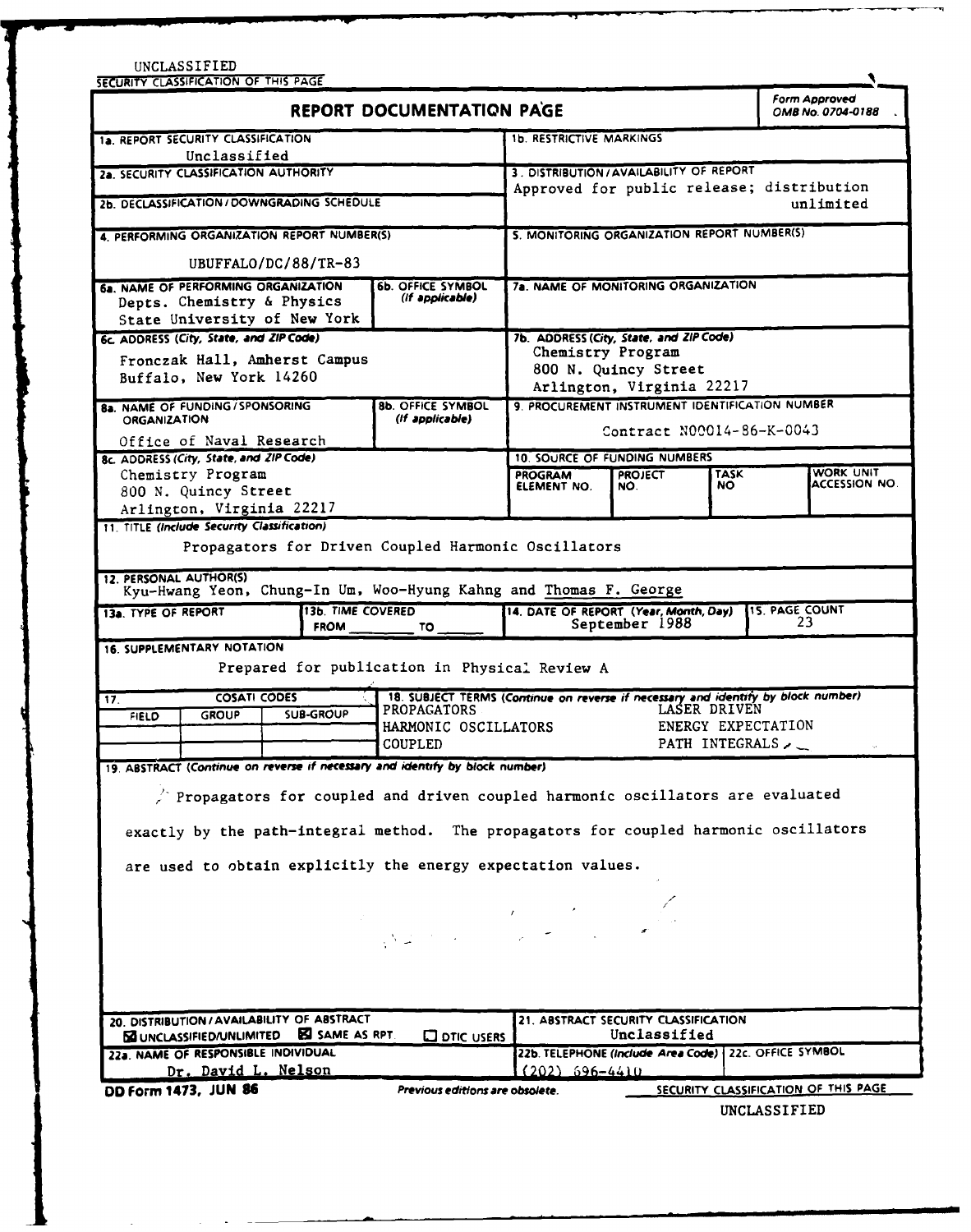Physical Review A, in press

# Propagators for **driven coupled hanonic** oscillators

Kyu-Hwang Yeon Department of Physics Chungbuk National University Cheong Ju, Chung Buk 360-763, Korea

Chung-In Um and Woo-Hyung Kahng Department of Physics College of Science Korea University Seoul 136-701 Korea

Thomas F. George \* Departments of Chemistry and Physics & Astronomy **239** Fronczak Hall State University of New York at Buffalo Buffalo, New York 14260

Propagators for coupled and driven coupled harmonic oscillators are evaluated exactly by the path-integral method. The propagators for coupled harmonic oscillators are used to obtain explicitly the energy expectation values.

PACS Nos. **02 .9 0+p, 03.65.W, 03.65Db**

\* To whom correspondence should be addressed.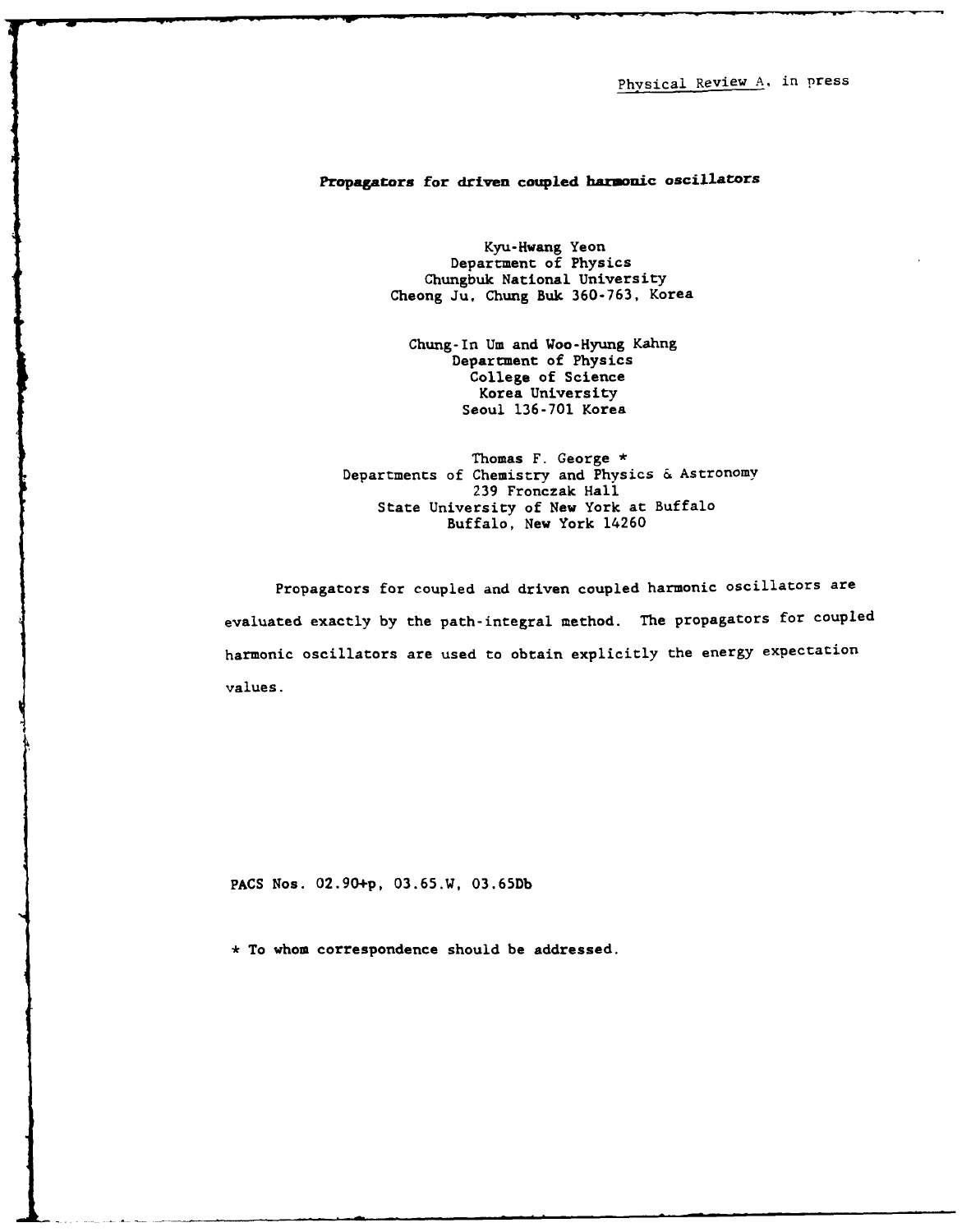# **1.** Introduction

Although the Feynman path-integral formulation offers a general approach for treating quantum-mechanical systems, only several problems can be solved exactly. Two of these are the driven harmonic oscillator with a quadratic Hamiltonian<sup>2</sup> and the time-dependent damped driven harmonic **3** oscillator.<sup>3</sup> A number of situations such as superconducting quantum interference devices,  $^4$  quantum nondemolition measurments,  $^5$ magnetohydrodynamics, <sup>b</sup> etc., can be described by driven copuled harmonic **4: 7** oscillators. Introducing the Caldirola-Kanai Hamiltonian, one can obtain the time-dependent Schroedinger equation for the damped harmonic oscillator. However, it has been a matter of debate as to whether or not this Schroedinger equation represents the quantum mechanical dissipative system. Some workers<sup>9</sup> claim affirmation while others<sup>10</sup> object to it. This problem has been critically reviewed by Greenberger<sup>11</sup> and Cervero and Villaroel.<sup>12</sup>

The purpose of this paper is to derive the propagator for a driven coupled harmonic oscillators (DCHO) system from our previous work<sup>13</sup> for both coupled and coupled driven harmonic oscillators by means of the pathintegral method. We introduce two harmonic oscillators that are coupled together with another spring. We review the classical case and construct the form of the propagator for DCHO, respectively, in Secs. 2 and 3. Section 4 gives the exact derivation of the propagator for the coupled harmonic oscillators (CHO), and in Sec. 5 we evaluate the exact propagator for **DCHO by** using the results obtained in Sec. 4. The energy expectation values **of CHO** are evaluated in Sec. **6,** and finally we give results and discussion in Sec. 7.



**BV** Distribution/ Availability Codes<br>... (Avail and/or Dist Special **...L**

**IF** □  $\Box$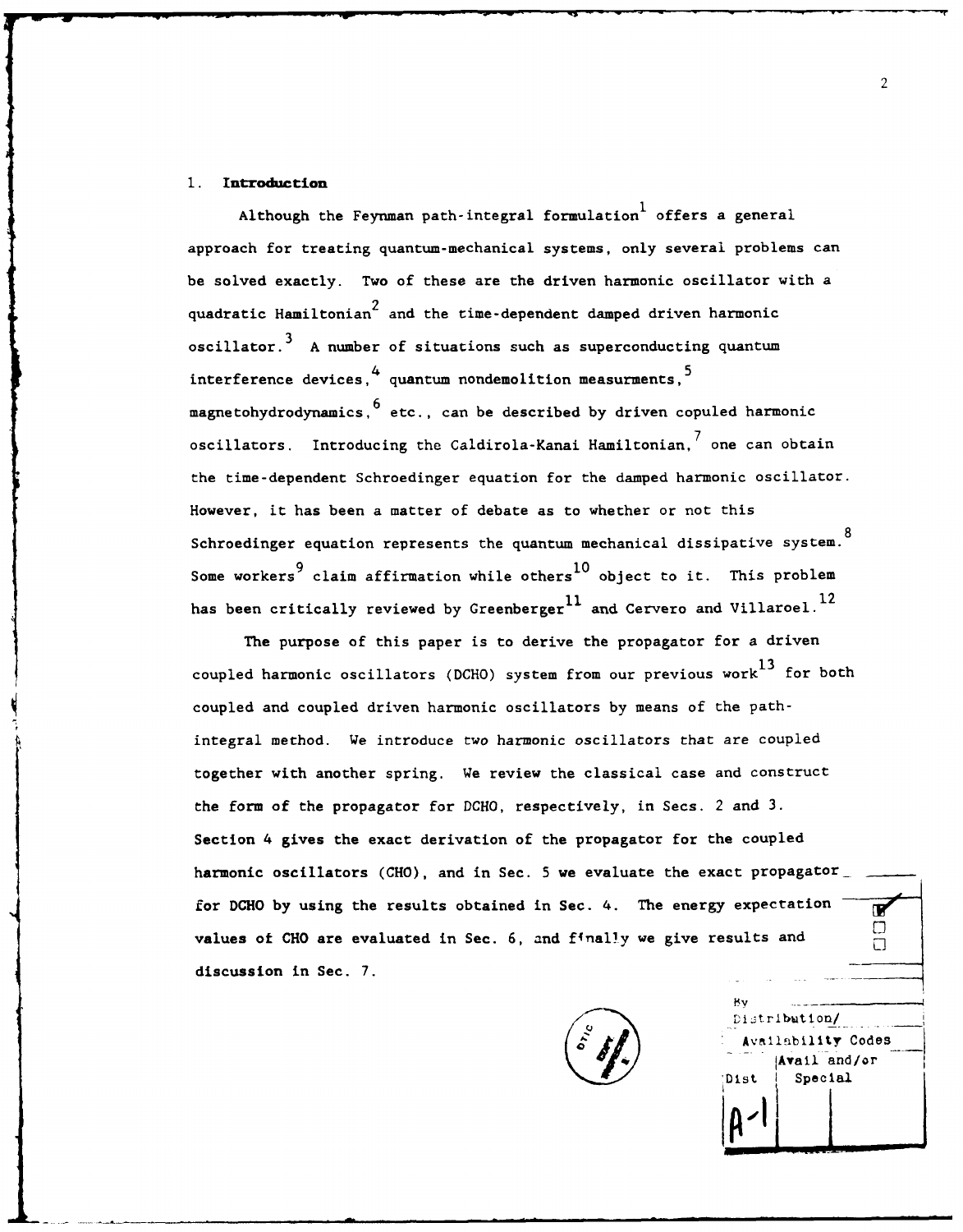# **2. Classical case**

In this section we consider a system of two harmonic oscillators which are coupled together **by** means of another spring. We assume that the masses of the oscillators and three spring constants are all the same. Let the forces  $f_1(t)$  and  $f_2(t)$  exerted on the two oscillators and their displacements be **xI** and **x2 .** Then the Hamiltonian for **DCHO** can be written as

$$
H = \frac{1}{2m} (p_1^2 + p_2^2) + m\omega^2 (x_1^2 - x_1x_2 + x_2^2) - f_1(\tau)x_1 - f_2(\tau)x_2
$$
 (2.1)

where  $\omega^2$  = k/m. Hamilton's equations of motion for Eq.  $(2.1)$  are

$$
\dot{\mathbf{x}}_1 - \mathbf{p}_1/\mathfrak{m} \tag{2.2}
$$

$$
\dot{\mathbf{x}}_2 - \mathbf{p}_2/\mathbf{m} \tag{2.3}
$$

$$
\dot{p}_1 - m\omega^2 (x_2 - 2x_1) + f_1(t) \tag{2.4}
$$

$$
f_2 - m\omega^2(x_1 - 2x_2) + f_2(t) \tag{2.5}
$$

Equations **(2.1)-(2.5)** yield the Lagrangian,

$$
L = (p_1 \dot{x}_1 + p_2 \dot{x}_2) - H
$$
  

$$
= \frac{m}{2} (\dot{x}_1^2 + \dot{x}_2^2) - m\omega^2 (x_1^2 - x_1 x_2 + x_2^2) + f_1(t)x_1 + f_2(t)x_2 , \qquad (2.6)
$$

with the corresponding equations of motion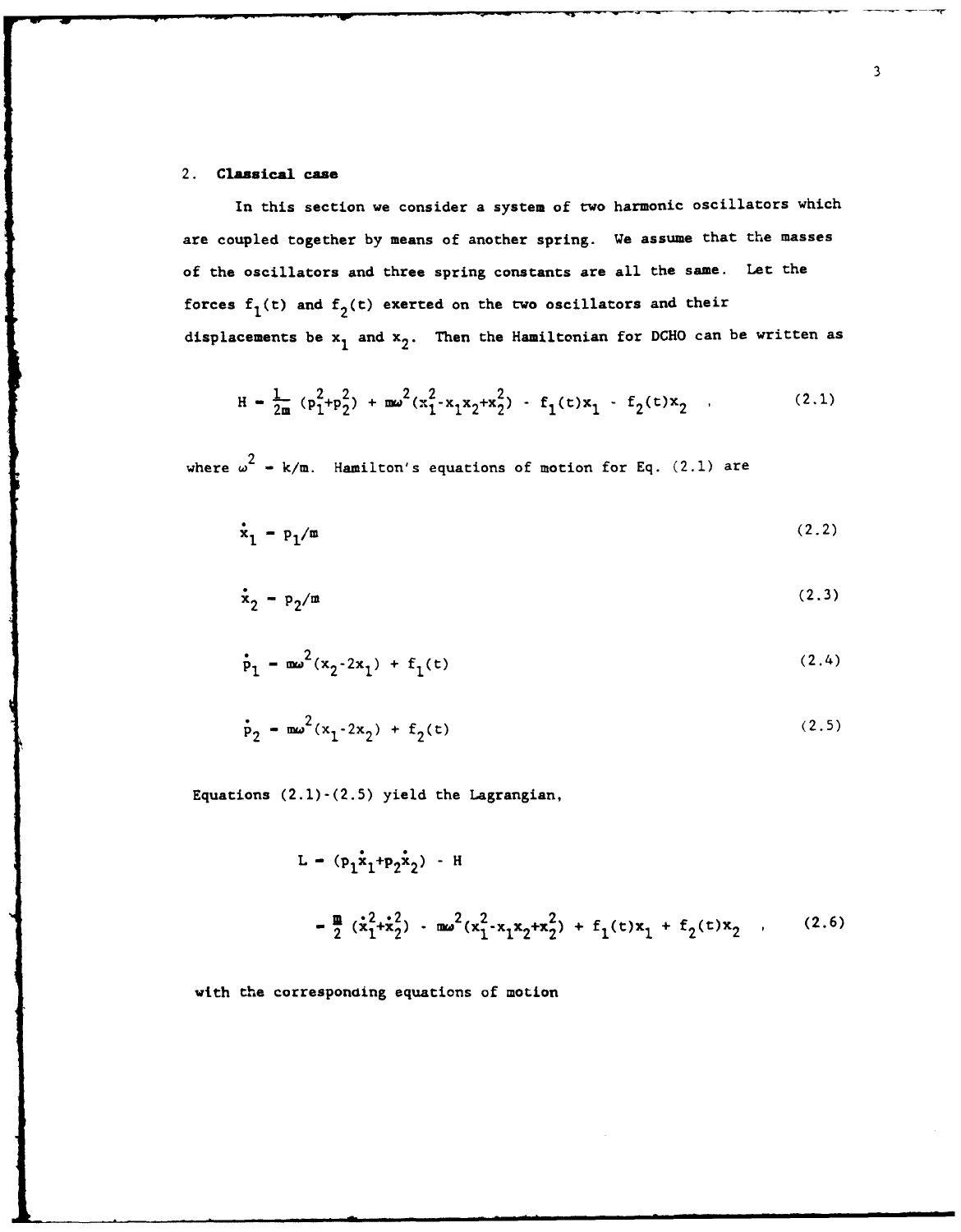$$
x_1 + \omega^2 (2x_1 \cdot x_2) - f_1(t)/m \tag{2.7}
$$

$$
x_2 + \omega^2 (2x_2 \cdot x_1) = f_2(t)/m \quad . \tag{2.8}
$$

The classical solutions of Eqs. (2.7) and (2.8) are given by

$$
x_1(t) - A \sin(\omega t) + B \cos(\omega t) + C \sin(\sqrt{3}\omega t) + D \cos(\sqrt{3}\omega t)
$$
  
+ 
$$
\int_0^t dr \int_0^r dr e^{i\omega(2r - \nu - t)} [f_1(\nu) + f_2(\nu)] \qquad (2.9)
$$

and

$$
x_2(t) - A \sin(\omega t) + B \cos(\omega t) - C \sin(\sqrt{3}\omega t) - D \cos(\sqrt{3}\omega t)
$$
  
+ 
$$
\int_0^t dr \int_0^r dr e^{\frac{1}{\omega}(2r - \nu - t)} [f_1(\nu) - f_2(\nu)]
$$
 (2.10)

# 3. **Path** integral **of driven coupled harmonic oscillators**

In the path-integral formulation, the solution of the Schroedinger equation is given as the path-dependent integral equations with propagator K,

$$
\psi(x_1, x_2, t) - \int dx_1' dx_2' K(x_1, x_2, t; x_1', x_2', 0) \psi(x_1', x_2', 0) , \qquad (3.1)
$$

which gives the wavefunction  $\psi(x_1, x_2, t)$  at time t in terms of the wave function  $\psi(x'_1, x'_2)$  at time  $t - 0$ . The propagator in Eq. (3.1) can be written **by** means of the Feynman path integral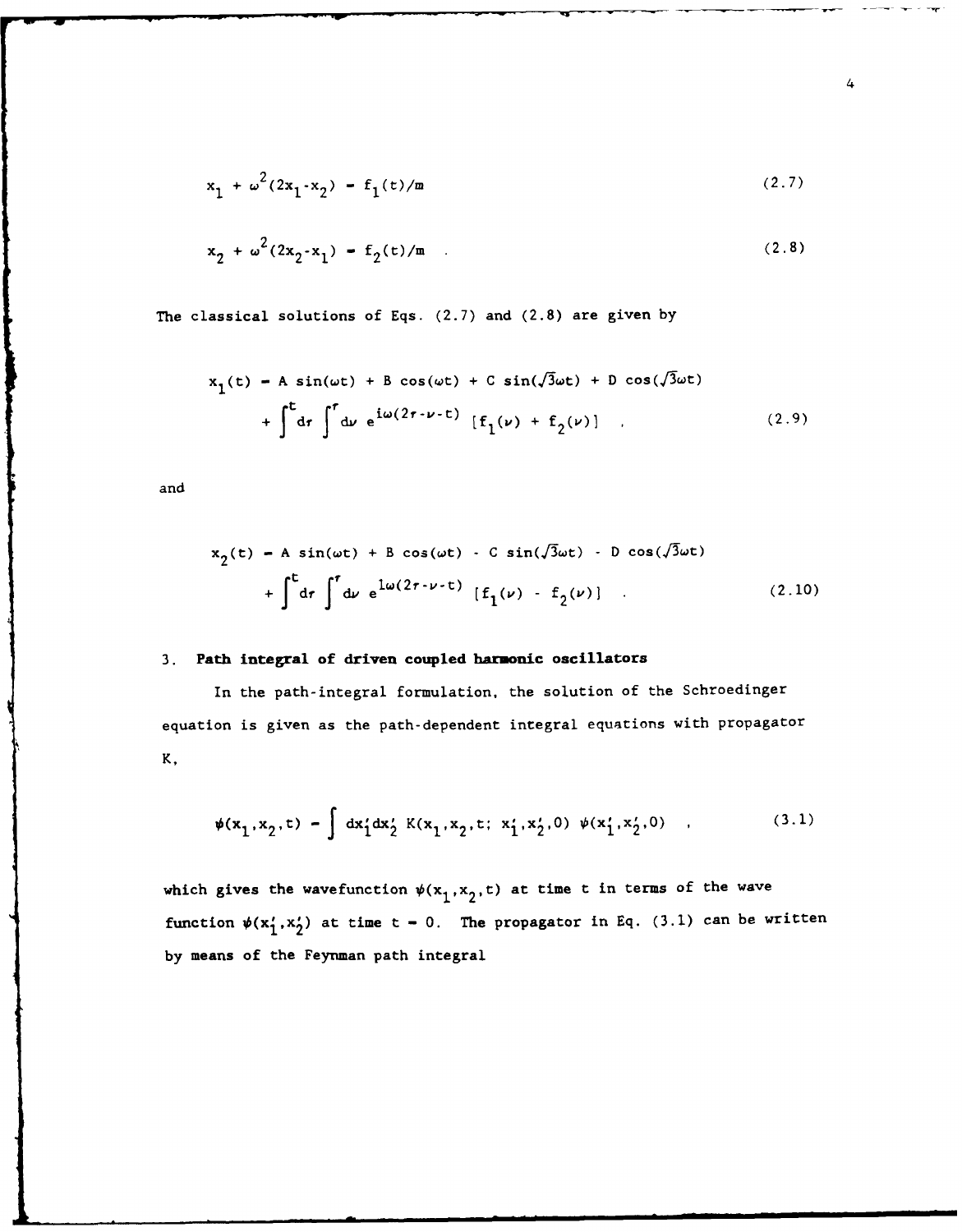$$
K(x_1, x_2, t; x_1', x_2', 0) = \int_{(x_1', x_2', 0)}^{(x_1, x_2, t)} \text{Dx}(t) \exp\{(i/\mu)S(x_1, x_2, x_1', x_2'; t) \quad (3.2)
$$

where

$$
Dx(t) = \lim_{N \to \infty} \frac{1}{A} \prod_{j=1}^{N-1} [\mathrm{dx}_{1j} \mathrm{dx}_{2j}/A^2], \qquad (3.3)
$$

and  $S(x_1, x_2, x'_1, x'_2; t)$  is the action defined as the time integral over the Lagrangian  $L(\mathbf{x}_1, \mathbf{x}_2, \mathbf{x}_1, \mathbf{x}_2; t)$  between  $t = t$  and  $t = 0:$ <sup>1</sup>

$$
S(x_1, x_2, x_1', x_2'; t) - \int_0^t dt L(x_1, x_2, x_1, x_2; t)
$$
 (3.4)

In **Eq. (3.3) A** is the normalization factor given **by**

$$
A = \left[2\pi i\hbar\epsilon/m\right]^{\frac{1}{2}} , \qquad \epsilon = \lim_{N \to \infty} (t/N) . \qquad (3.5)
$$

Substituting **Eq. (2.6)** into **Eq.** (3.4), the action becomes

$$
S(x_1, x_2, x'_1, x'_2; t) - S_c(x_1, x_2, x'_1, x'_2; t)
$$
  
+ 
$$
\int_0^t dr \frac{m}{2} \left[ \dot{y}_1^2(\tau) + \dot{y}_2^2(\tau) - 2\omega^2 \left[ y_1^2(\tau) - y_1(\tau) y_2(\tau) + y_2^2(\tau) \right] \right] , \quad (3.6)
$$

where  $S_c$  is the classical action and  $y_i$  is the deviation of  $x_i(t)$  from its classical path  $\mathbf{x}_{ci}$  given as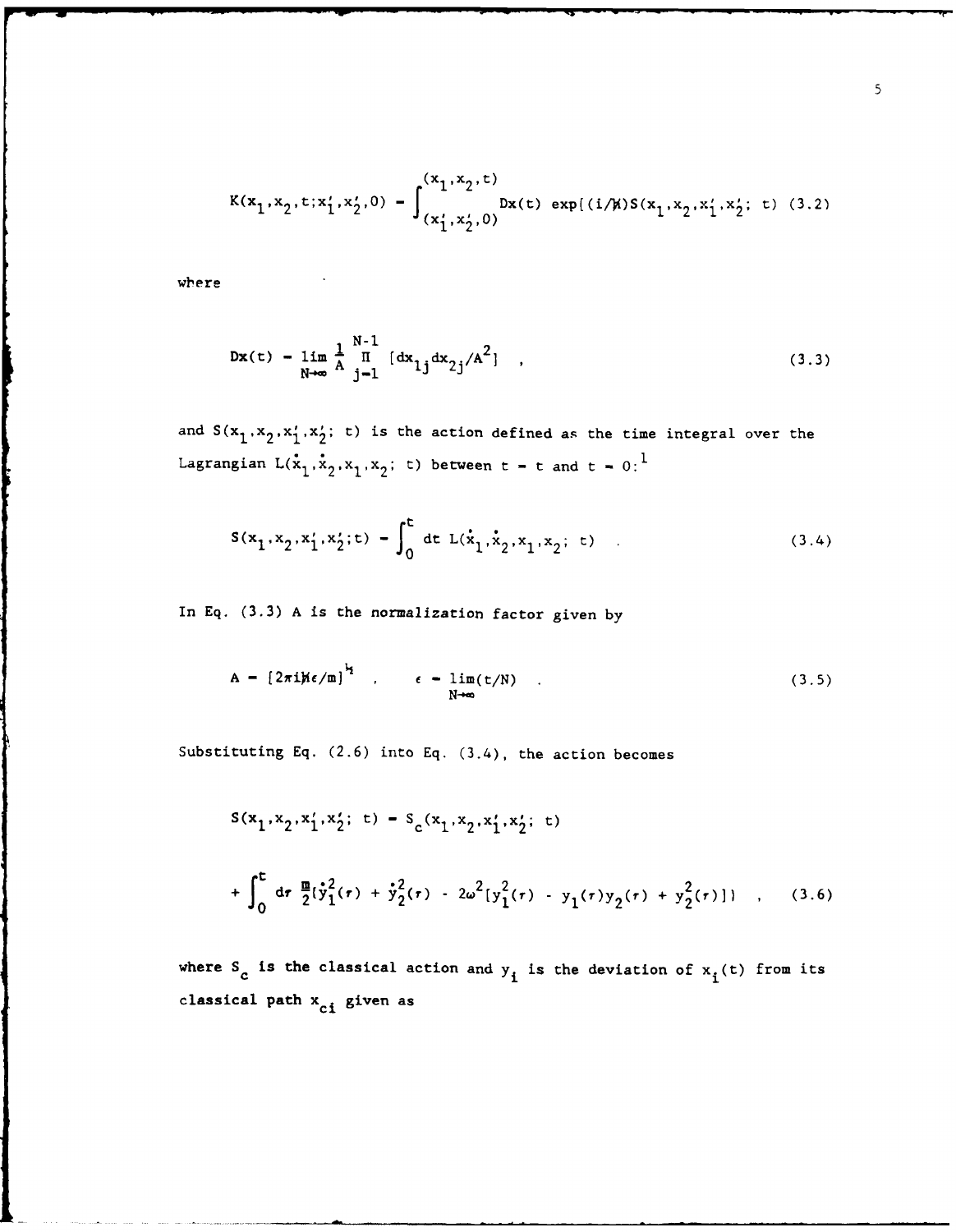$$
y_{i} - x_{i} - x_{ci} \qquad (i = 1, 2)
$$
 (3.7)

Then the propagator **(Eq.** (3.2)] can be expressed as

$$
K(x_1, x_2, t; x'_1, x'_2, 0) - F(t) e \n\tag{3.8}
$$

Here, F(t) is the multiplicative function given in the form

$$
F(t) = \int_0^0 Dx(t) \{ \exp \{ (im/2\mu) \int_0^t dt \ (\dot{y}_1^2 + \dot{y}_2^2 - 2\omega^2 (y_1^2 - y_1 y_2 + y_2^2) \} \}.
$$
\n(3.9)

It is easy to show that F(t) has the same form for CHO and DCHO. Therfore, the propagator depends only on the classical action in both cases. In Eq.  $(3.9)$ . change the variables  $x_1 \pm x_2$  into

$$
z_1 - \frac{1}{\sqrt{2}} (x_1 - x_2) \tag{3.10}
$$

$$
z_2 = \frac{1}{\sqrt{2}} (x_1 + x_2) \quad , \tag{3.11}
$$

we can reduce the condition  $(y_1, y_2) - (0,0)$  to  $(z_1, z_2) - (0,0)$ . Applying Eqs. (3.10) and (3.11) to Eq. (3.9), the multiplicative function becomes

$$
F(t) = J \int_0^0 Dz(t) \{ \exp[(i\pi/2)t] \int_0^t Dz(t) \{ (\dot{z}_1^2 - \omega^2 z_1^2) + (\dot{z}_2^2 - 3\omega^2 z_2^2) \} ] \quad ,
$$
\n(3.12)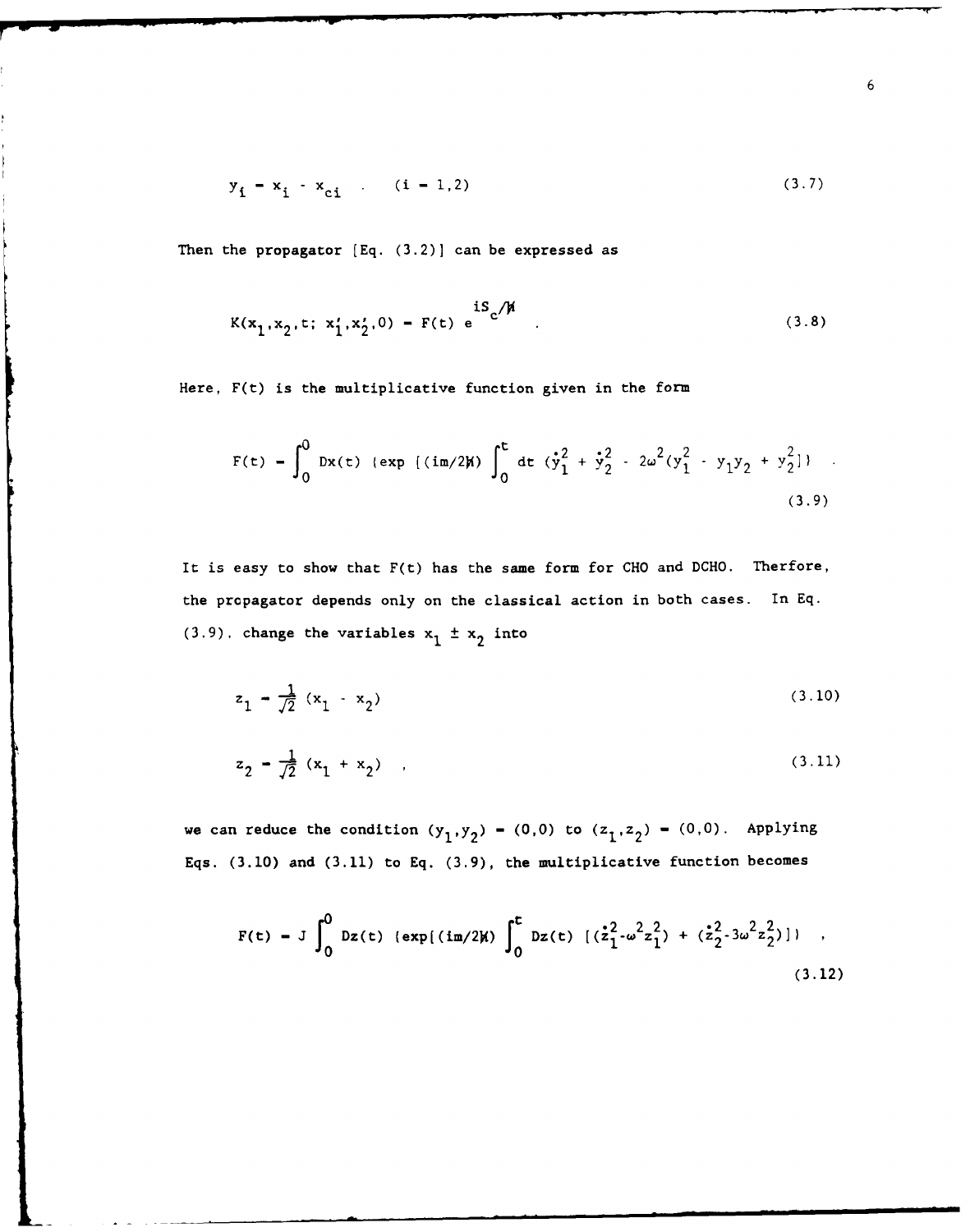| $y_{11}$    | $\frac{1}{\sqrt{2}}$ | $-\frac{1}{\sqrt{2}}$ | $\mathfrak{0}$       |  | $\bullet$      | $\pmb{\mathsf{O}}$   | $\mathbf{o}$         | $\mathbf 0$           | $z_{11}$                    |  |
|-------------|----------------------|-----------------------|----------------------|--|----------------|----------------------|----------------------|-----------------------|-----------------------------|--|
| $y_{12}$    | $\frac{1}{\sqrt{2}}$ | $\frac{1}{\sqrt{2}}$  | $\mathbf{0}$         |  |                | $\mathbf 0$          | $\mathbf{o}$         | $\pmb{\mathsf{O}}$    | $z_{12}$                    |  |
| $y_{21}$    | $\mathbf 0$          | $\mathbf 0$           | $\frac{1}{\sqrt{2}}$ |  |                | $\pmb{0}$            | $\mathbf 0$          | $\mathbf 0$           | $z_{21}$                    |  |
|             |                      |                       |                      |  |                |                      |                      |                       |                             |  |
|             |                      |                       |                      |  |                |                      |                      |                       |                             |  |
| $y_{N-1,2}$ | $\mathbf 0$          | $\mathbf 0$           | $\mathbf 0$          |  | $\blacksquare$ | $\frac{1}{\sqrt{2}}$ | $\mathbf{0}$         | $\pmb{0}$             | $\mathbf{z}_{\text{N-1,2}}$ |  |
| $y_{N1}$    | $\mathbf{o}$         | $\mathbf 0$           | $\mathbf 0$          |  |                | $\mathbf 0$          | $\frac{1}{\sqrt{2}}$ | $-\frac{1}{\sqrt{2}}$ | $z_{N1}$                    |  |
| $y_{N2}$    | $\mathbf{0}$         | $\pmb{\mathsf{O}}$    | $\mathbf{o}$         |  |                | $\mathbf{0}$         | $\frac{1}{\sqrt{2}}$ | $\frac{1}{\sqrt{2}}$  | $z_{\rm N2}$                |  |
|             |                      |                       |                      |  |                |                      |                      |                       |                             |  |

(3.13)

In **Eq.** (3.12), J becomes unity.

If the action is separated into the functionals with only same variables in the path integral, then this integral can be represented by the multiplication of path integrals with each variable. Therefore, Eq. (3.12) becomes

 $F(t) - F_1(t) F_2(t)$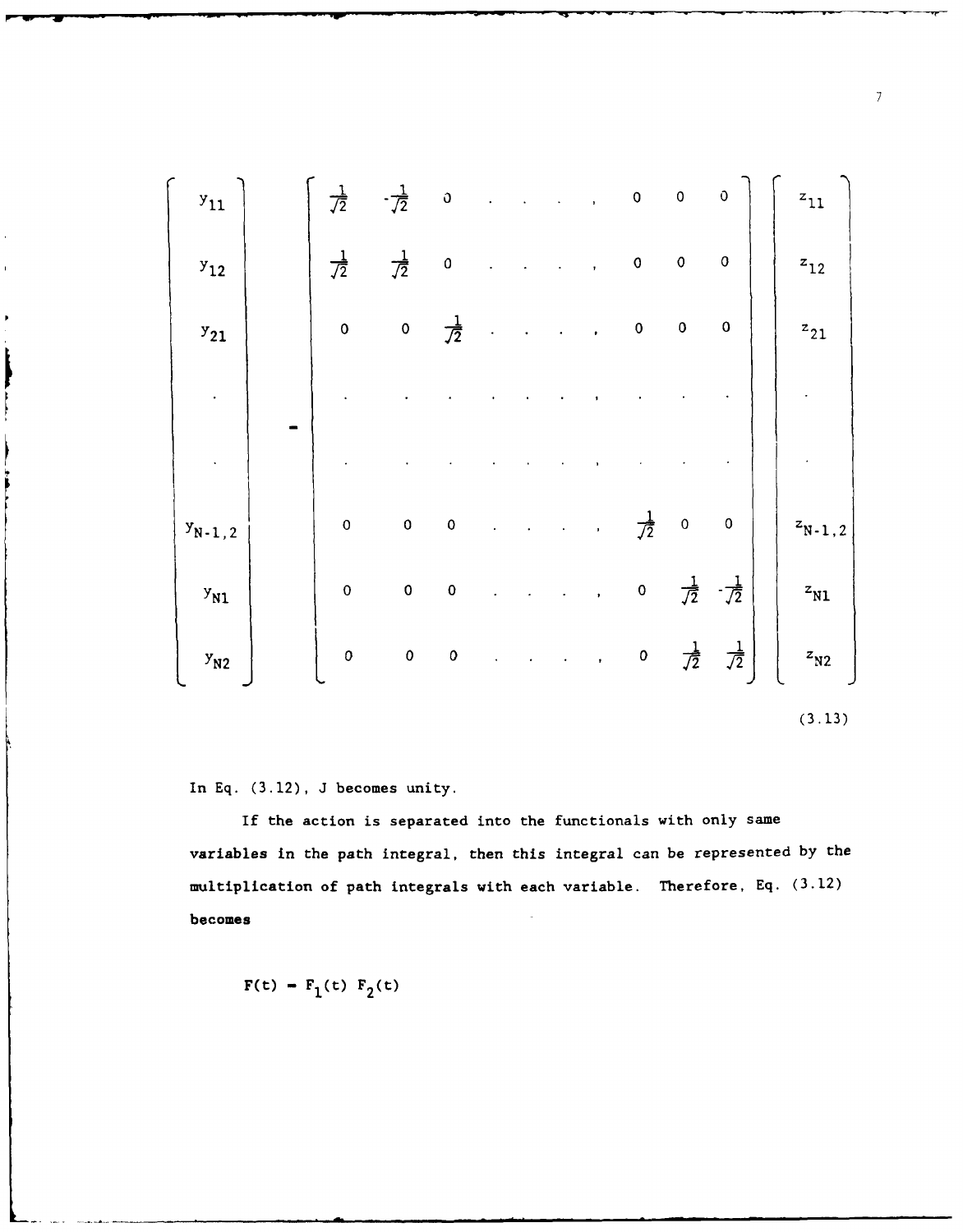$$
= \left\{\int_0^0 \mathrm{D}z_1(t) \, \exp[(\mathrm{im}/2\mu)] \int_0^t \mathrm{dt} \, (z_1^2 - \omega^2 z_1^2)]\right\}
$$
  

$$
\times \left\{\int_0^0 \mathrm{D}z_2(t) \, \exp[(\mathrm{im}/2\mu)] \int_0^t \mathrm{dt} \, (z_2^2 - 3\omega^2 z_2^2)]\right\} \qquad (3.14)
$$

Since  $F_1(t)$  and  $F_2(t)$  are the path integrals of the harmonic oscillator, the evaluation of **Eq.** (3.14) gives

$$
F(t) = \frac{m\omega}{2\pi i\hbar} \left[ \frac{\sqrt{3}}{\sin(\omega t) \sin(\sqrt{3}\omega t)} \right]^{k} \tag{3.15}
$$

Hence, the propagator of **DCHO** can be written as

$$
K(x_1, x_2, t; x_1', x_2', 0) = \frac{\pi \omega}{2\pi i \pi \left[ \sin(\omega t) \sin(\sqrt{3}\omega t) \right]} \mu_e^{iS_c/\mu}
$$
 (3.16)

# 4. **Propagator for the coupled harmonic oscillators**

To evaluate the exact propagator expressed **by Eq. (3.16),** we should first obtain the propagator for **CHO.** The classical action of **CHO** is

$$
S_c = \int_0^t dr \left( \frac{\pi}{2} (\dot{x}_{c1}^2 + \dot{x}_{c2}^2) - \pi \omega^2 (x_{c1}^2 - x_{c1}^2 x_{c2} + x_{c2}^2) \right) , \qquad (4.1)
$$

where  $x_{c1}$  and  $\dot{x}_{c1}$  are the classical path and velocity, respectively. **Integrating Eq.** (4.1) over the time, we get

$$
S_c = \frac{m}{2}(x_{c1}x_{c1}+x_{c2}x_{c2})\Big|_0^c - \int_0^c dr \frac{m}{2} x_{c1}x_{c1}^* + \omega^2(2x_{c1}+x_{c2})
$$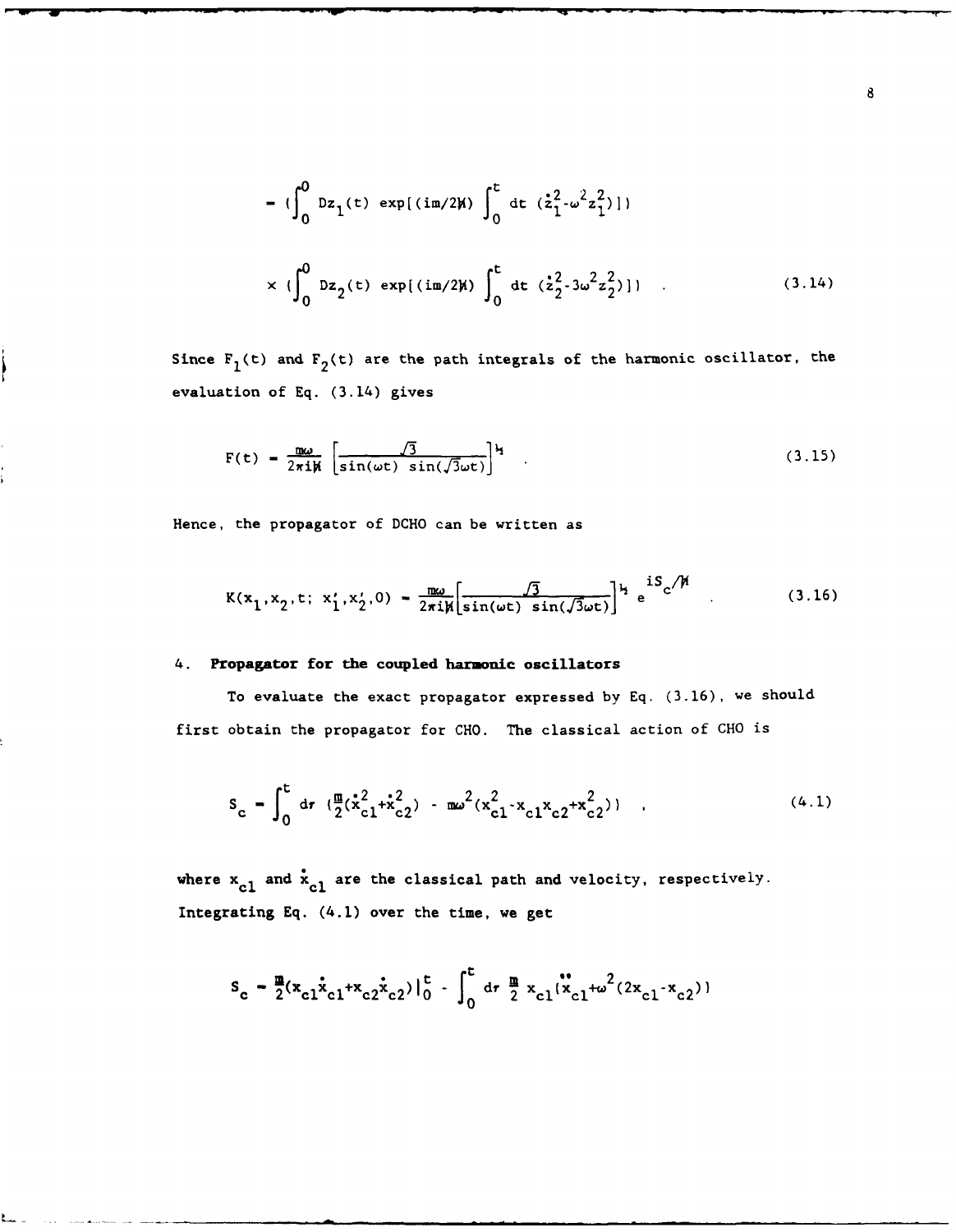$$
\int_0^t dr \frac{m}{2} x_{c2} (x_{c2} + \omega^2 (2x_{c2} - x_{c1}))
$$
  

$$
= \frac{m}{2} [x_{c1} (t) x_{c1} (t) + x_{c2} (t) x_{c2} (t) - x_{c1} (0) x_{c1} (0) - x_{c2} (0) x_{c2} (0)] \quad . \quad (4.2)
$$

Here the second and third terms become zero because of the equations of motion [see Eqs. (2.7) and (2.8)], given as

$$
\ddot{x}_1 + \omega^2 (2x_1 \cdot x_2) - 0 \quad . \tag{4.3}
$$

$$
\ddot{x}_2 + \omega^2 (2x_2 - x_1) - 0 \tag{4.4}
$$

To obtain the exact expression of Eq.  $(4.2)$ , we solve Eqs.  $(4.3)$  and  $(4.4)$ to obtain

$$
x_1 - x_1(t) - A \sin(\omega t) + B \cos(\omega t) + C \sin(\sqrt{3}\omega t) + D \cos(\sqrt{3}\omega t) \quad (4.5)
$$

$$
x_2 = x_2(t) = A \sin(\omega t) + B \cos(\omega t) - C \sin(\sqrt{3}\omega t) - D \cos(\sqrt{3}\omega t)
$$
, (4.6)

and  $\dot{x}_1$  and  $\dot{x}_2$  are given, respectively, by

$$
\dot{x}_1 - \dot{x}_1(t) - \omega(A \cos(\omega t) - B \sin(\omega t) + \sqrt{3}C \sin(\sqrt{3}\omega t)
$$
  
-  $\sqrt{3}D \sin(\sqrt{3}\omega t)$  (4.7)

$$
\dot{x}_2 - \dot{x}_2(t) - \omega(A \cos(\omega t) - B \sin(\omega t) - \sqrt{3}C \cos(\sqrt{3}\omega t) + \sqrt{3}D \sin(\sqrt{3}\omega t) \qquad (4.8)
$$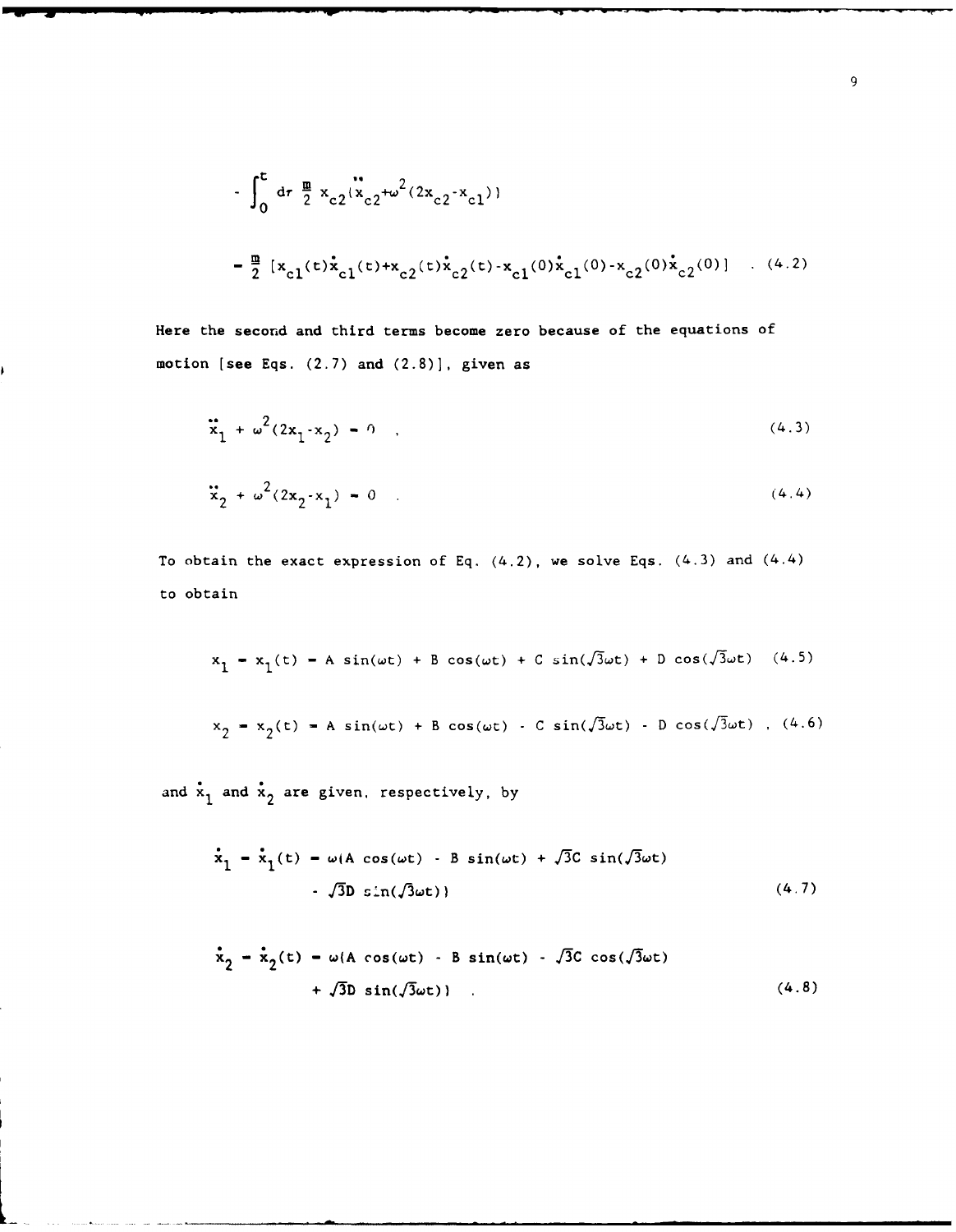Equations  $(4.5)-(4.8)$  give

 $\mathbf{F}$ 

$$
x'_1 = x_1(0) - B + D \tag{4.9}
$$

$$
x'_2 - x_2(0) - B - D \tag{4.10}
$$

$$
\dot{\mathbf{x}}'_1 - \dot{\mathbf{x}}_1(0) - \omega(\mathbf{A} \cdot \sqrt{3}\mathbf{C}) \tag{4.11}
$$

$$
\dot{x}'_2 = \dot{x}_2(0) - \omega(A - \sqrt{3}C) \tag{4.12}
$$

The time-dependent constants A, B, D and D obtained from Eqs. (4.5) and  $(4.6)$ , and Eqs.  $(4.9)$  and  $(4.10)$  can be expressed as

$$
A = \left[\frac{1}{2}\sin(\omega t)\right] (x_1 + x_2 - (x_1' + x_2')\cos(\omega t))
$$
 (4.13)

$$
B = \frac{1}{2} (x_1' + x_2') \tag{4.14}
$$

$$
C = \left[\frac{1}{2}\sin(\sqrt{3}\omega t)\right] (x_1 - x_2 + (x_1' - x_2')\cos(\sqrt{3}\omega t))
$$
 (4.15)

$$
D = \frac{1}{2} (x'_1 \cdot x'_2) \quad . \tag{4.16}
$$

Substitution of Eqs. (4.5) -(4.16) into (4.2) gives the classical action:

$$
S_c = \frac{mg}{4} \left( (x_1^2 + x_2^2 + x_1^2^2 + x_2^2) [\cot(\omega t) + \sqrt{3} \cot(\sqrt{3}\omega t)] + 2(x_1x_2 + x_1'x_2') [\cot(\omega t) - \sqrt{3} \cot(\sqrt{3}\omega t)] \right)
$$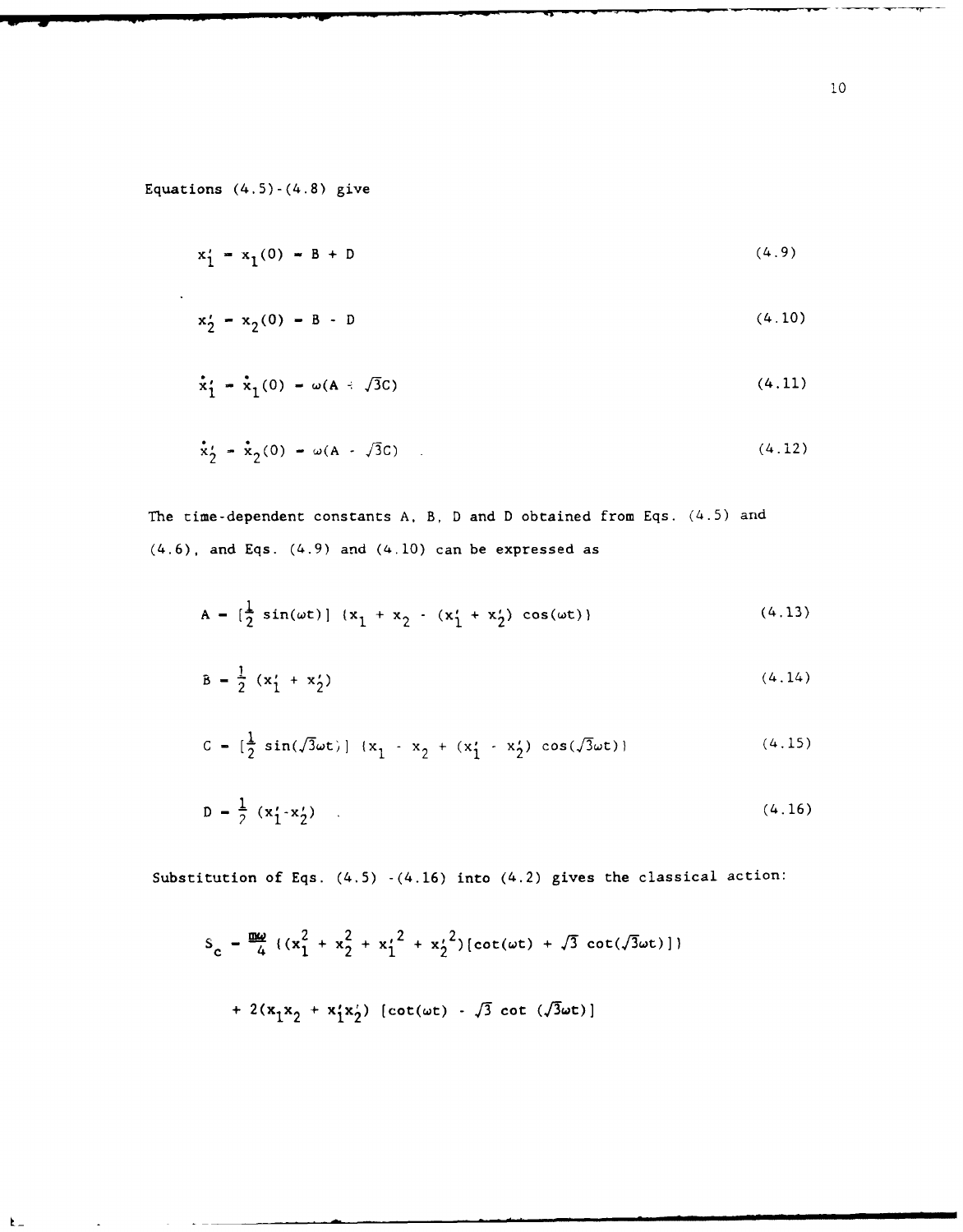- 
$$
2(x_1x_1' + x_2x_2')
$$
 ([ $1/\sin(\omega t) + \sqrt{3}/\sin(\sqrt{3}\omega t)$ ])  
+  $2(x_1x_2' + x_2x_1')$  [- $1/\sin(\omega t) + (\sqrt{3}/\sin(\sqrt{3}\omega t))$  (4.17)

Combining Eqs. (4.17) and (3.16), we obtain the propagator for CHO:

$$
K(x_1, x_2, t; x_1', x_2', 0) = \frac{m\omega}{2\pi i\pi} \left[ \sqrt{3}/\sin(\omega t) \sin(\sqrt{3}\omega t) \right]^2
$$
  
\n
$$
\times \exp\{ (\text{i} m\omega/4\pi) \left[ (x_1^2 + x_2^2 + x_1'^2 + x_2'^2) [\cot(\omega t) + \sqrt{3} \cot(\sqrt{3}\omega t) \right]
$$
  
\n
$$
+ 2(x_1x_2 + x_1'x_2') [\cot(\omega t) - \sqrt{3} \cot(\sqrt{3}\omega t)] - 2(x_1x_1' + x_2x_2') [1/\sin(\omega t)
$$
  
\n
$$
+ \sqrt{3}/\sin(\sqrt{3}\omega t)] + 2(x_1x_2' + x_2x_1') [-1/\sin(\omega t) + \sqrt{3}/\sin(\sqrt{3}\omega t)] \}.
$$
  
\n(4.18)

# **5.** Propagator for driven coupled harmonic oscillators

When we set  $f_1(t) - f_2(t) - 0$ , DCHO reduces to CHO, whereby we can write the propagator for DCHO as

$$
K(x_1, x_2, t; x_1', x_2', 0) = \exp[a(t)x_1^2 + b(t)x_1x_2 + c(t)x_2^2 + d(t)x_1 + g(t)x_2 + h(t)].
$$
\n(5.1)

Here  $a(t)$ ,  $b(t)$ ,  $c(t)$ ,  $d(t)$ ,  $f(t)$  and  $h(t)$  are time-dependent functions including  $x'_1$  and  $x'_2$ , which need to be determined. Equation (5.1) must satisfy the Schroedinger equation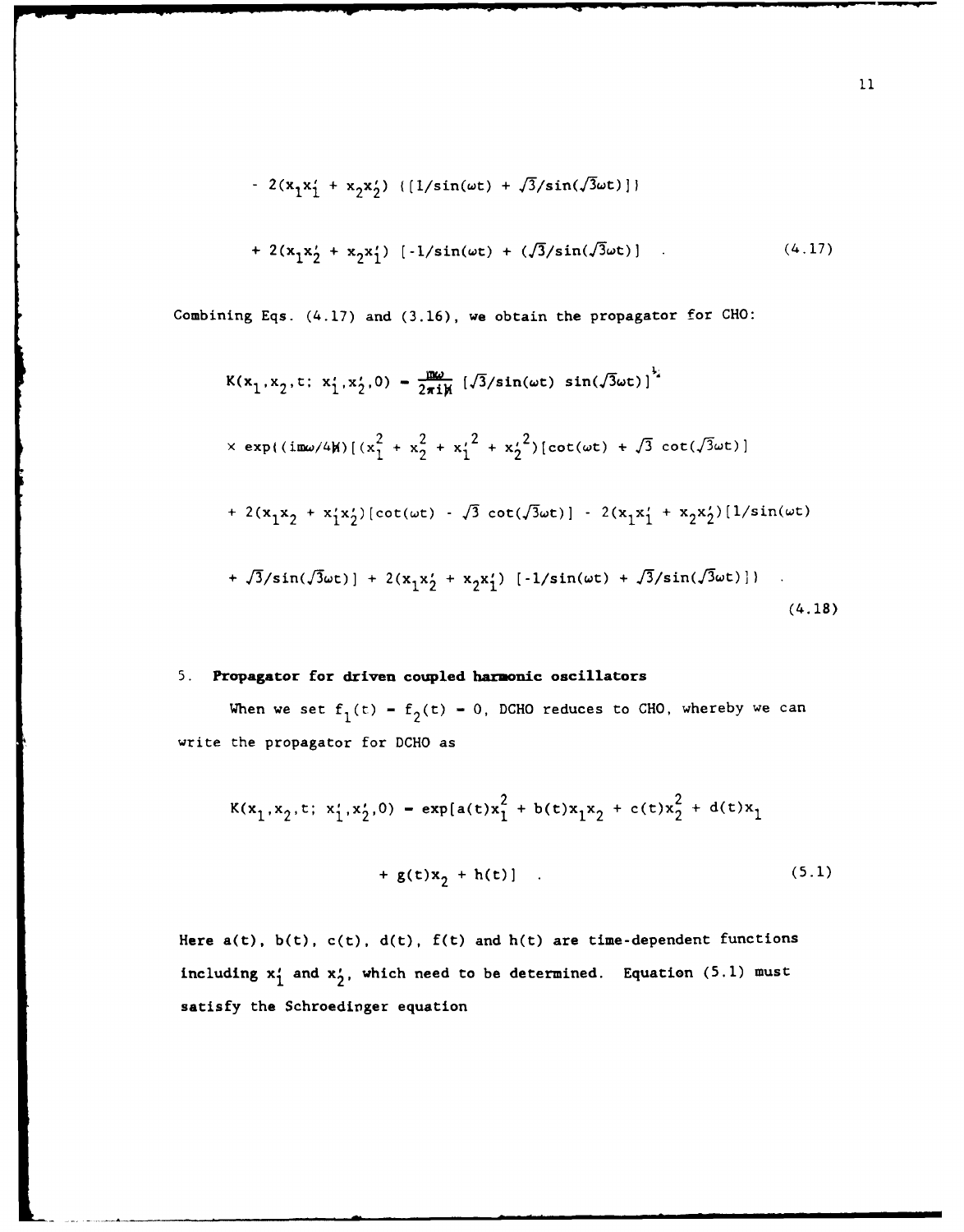$$
i\mathbf{H}(\partial \mathbf{K}/\partial \mathbf{t}) = \mathbf{H} \mathbf{K} \tag{5.2}
$$

Substitution of Eq. (5.1) into Eq. (5.2) gives the time-dependent coefficients

$$
a(t) - \frac{i\hbar}{2m} [4a^2(t) + c^2(t)] + m\omega^2/i\hbar
$$
 (5.3)

$$
b(t) = \frac{iM}{2m} [4b^2(t) + c^2(t)] + m\omega^2/iM
$$
 (5.4)

$$
c(t) = \frac{2i\hbar}{m} [a(t)c(t) + b(t)c(t)] - m\omega^2/i\hbar
$$
 (5.5)

$$
d(t) = \frac{iM}{m} [2a(t)d(t) + c(t)g(t)] + (\frac{i}{M})f_1(t)
$$
 (5.6)

$$
g(t) = \frac{iH}{m} [2b(t)g(t) + c(t)d(t)] + (\frac{i}{N})f_2(t)
$$
 (5.7)

$$
h(t) = \frac{iM}{2m} [d^{2}(t) + g^{2}(t) + 2a(t) + 2b(t)].
$$
 (5.8)

Since Eqs. (5.3) and (5.4) have the same form, we get

$$
a(t) = b(t) \tag{5.9}
$$

Substituting Eq. (5.9) into Eq. (5.5) and changing the variables a and c into

$$
\eta = a + c/2 \quad , \tag{5.10}
$$

$$
\zeta - a - c/2 \quad , \tag{5.11}
$$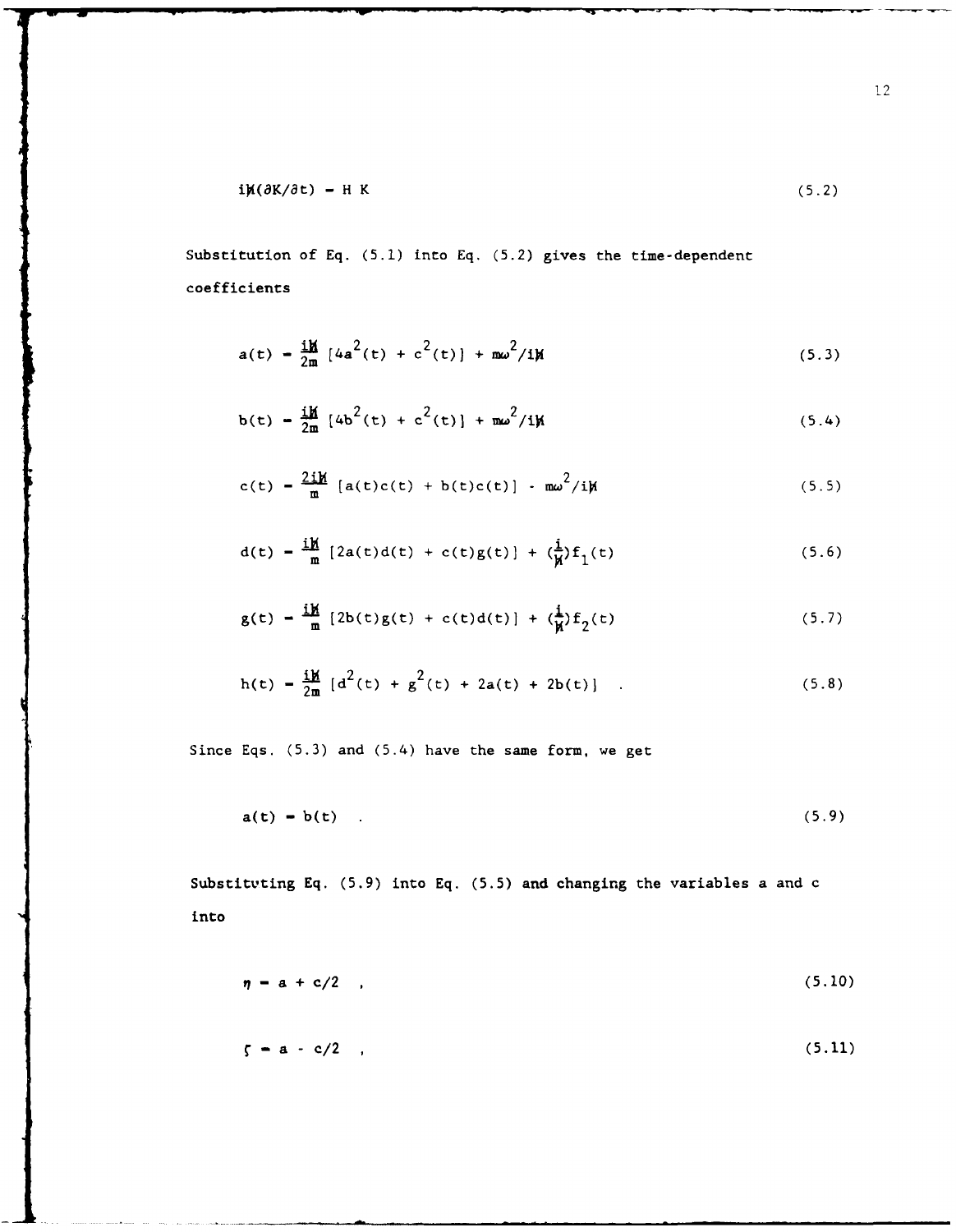we obtain two ordinary differential equations:

$$
\dot{\eta} = \frac{2\mathbf{i}\mathbf{M}}{\mathbf{m}} \eta^2 + \frac{\mathbf{m}\omega^2}{2\mathbf{i}\mathbf{M}}
$$
 (5.12)

$$
\dot{\zeta} = \frac{2\mathbf{i}\mathbf{M}}{\mathbf{m}} \zeta^2 + \frac{3\mathbf{m}\omega^2}{2\mathbf{i}\mathbf{M}}
$$
 (5.13)

The solutions of Eqs. (5.12) and (5.13) are given by

$$
\eta = \frac{\text{i} \omega \mathbf{n}}{2\mathbf{M}} \cot(\omega t + \theta_1) \tag{5.14}
$$

$$
\zeta = \frac{\sqrt{3} \text{ i } \omega m}{2 \text{ N}} \cot(\sqrt{3} \omega t + \theta_2) \quad . \tag{5.15}
$$

where  $\theta_1$  and  $\theta_2$  are the constants to be determined. The time-dependent coefficients a(t), b(t) and c(t) obtained in comparison with Eqs. (5.10), (5.11), (5.14) and (5.15) are given as

$$
a(t) = b(t) = \frac{i\omega m}{4\mu} \left[ \cot(\omega t + \theta_1) + \sqrt{3} \cot(\sqrt{3}\omega t + \theta_2) \right]
$$
 (5.16)

$$
c(t) = \frac{10m}{2M} \left[ \cot(\omega t + \theta_1) - \sqrt{3} \cot(\sqrt{3}\omega t + \theta_2) \right] \qquad . \tag{5.17}
$$

Equations (5.16) and (5.17) do not include the driven forces  $f_1(t)$  and  $f_2(t)$ . Therefore, through setting  $f_1(t) - f_2(t) - 0$ , Eqs. (5.16) and (5.17) do not change at all and should be equal to the coefficients of  $x_1^2$  and  $x_2^2$  in Eq. (4.18). Comparison of these two equations shows  $\theta_1$  and  $\theta_2$  to be zero. Substituting **Eq. (5.9)** into Eqs. **(5.6)** and **(5.7)** and changing variables **d** and **g** into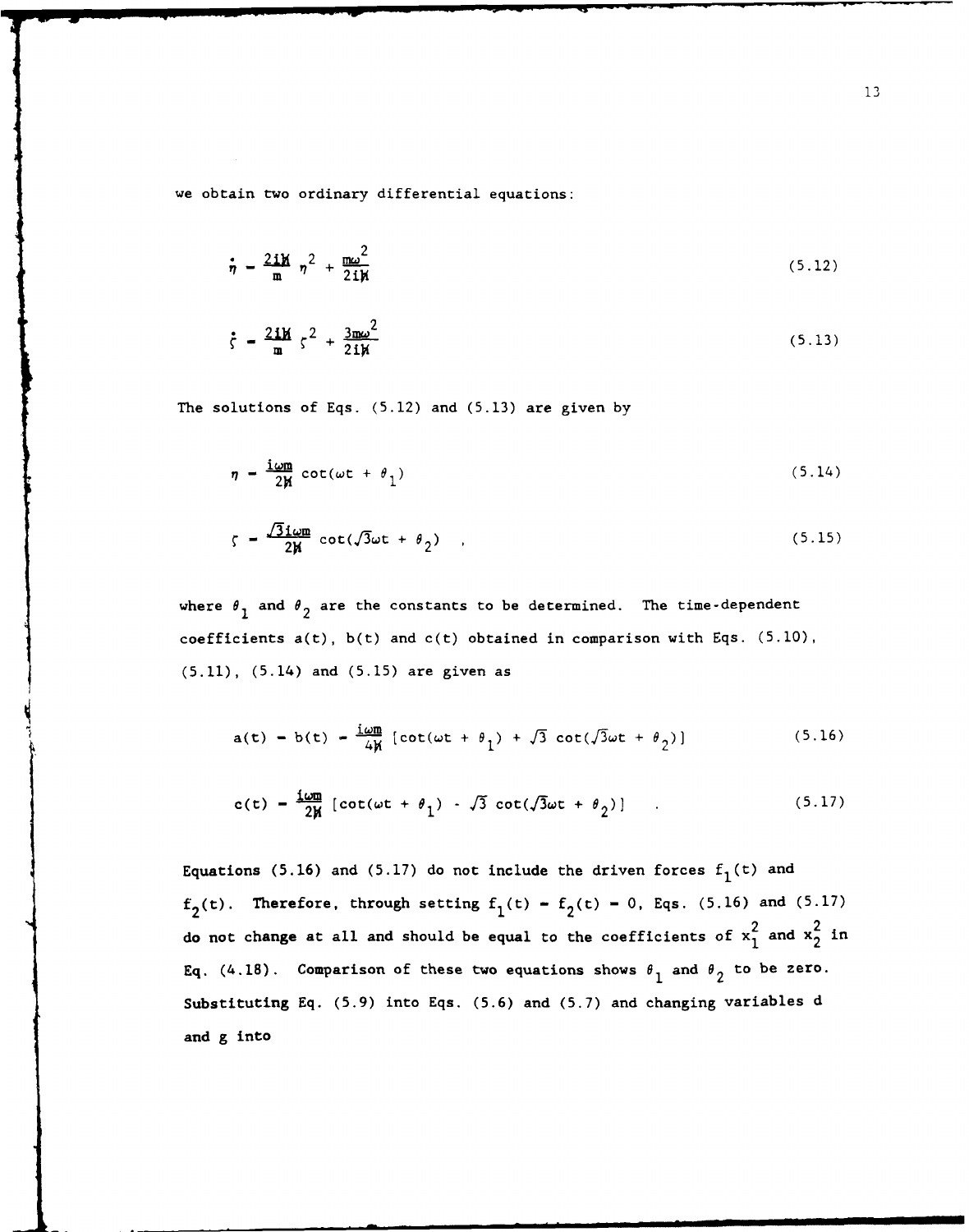$$
\rho = d + g \tag{5.18}
$$

$$
\sigma = d - g \t{5.19}
$$

we obtain the two differential equations

 $\mathbf{r}$ 

$$
\dot{\rho} = \frac{iM}{m} [2a(t) + c(t)] \rho + \frac{i}{M} [f_1(t) + f_2(t)] \quad , \tag{5.20}
$$

$$
\dot{\sigma} = \frac{i\mathbf{M}}{m} [2a(t) + c(t)] \sigma + \frac{i}{\mathcal{N}} [f_1(t) - f_2(t)] \quad .
$$
 (5.21)

Combining Eqs. (5.20) and (5.21) with Eqs. (5.16) and (5.17), we obtain the solutions

$$
\rho = [1/\sin(\omega t)] \left( \int_0^t dr \frac{i}{\mu} [f_1(r) + f_2(r)] \sin(\omega t) + \alpha \right) \qquad (5.22)
$$

$$
\sigma = [1/\sin(\sqrt{3}\omega t)] \{ \int_0^t dr \frac{i}{\mu} [f_1(r) - f_2(r)] \sin(\sqrt{3}\omega t) + \beta \}
$$
 (5.23)

where  $\alpha$  and  $\beta$  are constants to be determined. We can obtain the timedependent coefficients d(t) and g(t) by substituting Eqs. **(5.22)** and **(5.23)** into Eqs. (5.18) and (5.19):

$$
d(t) = [1/2K\sin(\omega t)] \int_0^t dr [f_1(\tau) + f_2(\tau)] \sin(\omega \tau)
$$
  
+ [1/2K\sin(\sqrt{3}\omega t)]  $\int_0^t dr [f_1(\tau) - f_2(\tau)] \sin(\sqrt{3}\omega \tau)$   
+ [a/2sin(\omega t)] + [\beta/2sin(\sqrt{3}\omega t)] (5.24)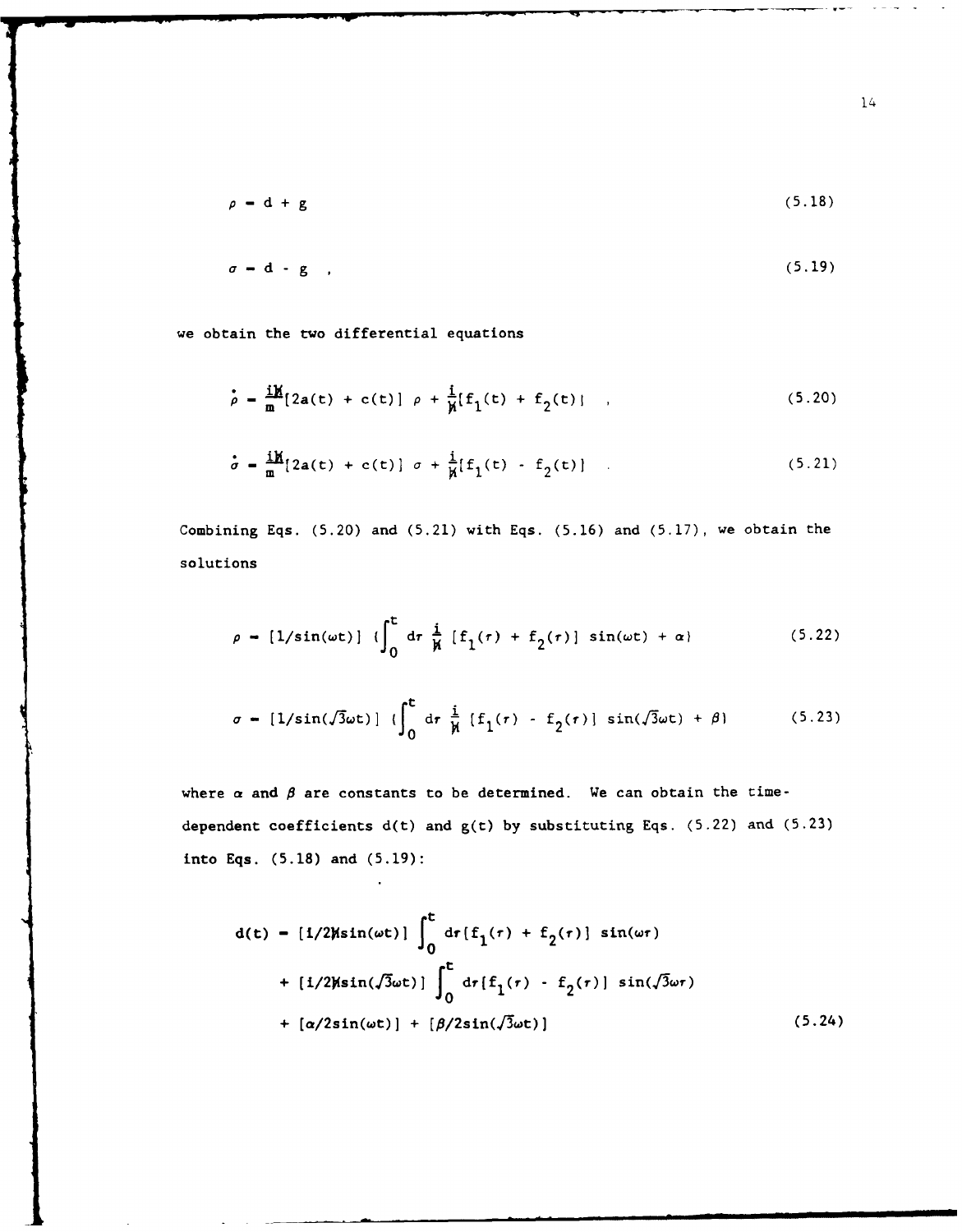$$
g(t) = \left[i/2\text{Msin}(\omega t)\right] \int_0^t dr \left[f_1(\tau) + f_2(\tau)\right] \sin(\omega \tau)
$$

$$
- \left[i/2\text{Msin}(\sqrt{3}\omega t)\right] \int_0^t dr \left[f_1(\tau) - f_2(\tau)\right] \sin(\sqrt{3}\omega \tau)
$$

$$
+ \left[\alpha/2\sin(\omega t)\right] - \left[\beta/2\sin(\sqrt{3}\omega t)\right] . \tag{5.25}
$$

Substitution of Eqs. (5.16), (5.17), (5.24) and (5.25) into Eq. (5.8) yields

$$
h(t) = -\frac{iH}{4m\omega} \left[ \alpha^2 \cot(\omega t) + (\beta^2/\sqrt{3}) \cot(\sqrt{3}\omega t) \right]
$$
  
\n
$$
- \left[ \alpha/m\omega \sin(\omega t) \right] \int_0^t dr \left[ f_1(r) + f_2(r) \right] \sin[\omega(t-r)]
$$
  
\n
$$
- \left[ \beta/\sqrt{3}m\omega \sin(\sqrt{3}\omega t) \right] \int_0^t dr \left[ f_1(r) - f_2(r) \right] \sin[\sqrt{3}\omega(t-r)]
$$
  
\n
$$
+ \left[ 1/4i\mu\omega \sin(\omega t) \right] \int_0^t dr \int_0^t d\nu \left[ f_1(r) + f_2(r) \right]
$$
  
\n
$$
\times \left[ f_1(\nu) + f_2(\nu) \right] \sin[\omega(t-r)] \sin(\omega \nu)
$$
  
\n
$$
+ \left[ 1/4\sqrt{3}i\mu\omega \sin(\sqrt{3}\omega t) \right] \int_0^t dr \int_0^t d\nu \left[ f_1(r) - f_2(r) \right]
$$
  
\n
$$
\times \left[ f_1(\nu) - f_2(\nu) \right] \sin[\sqrt{3}\omega(t-r)] \sin(\sqrt{3}\omega \nu) - \ln[\sin(\omega t)]
$$

$$
\times \sin(\sqrt{3}\omega t) + \delta \quad . \tag{5.26}
$$

Here,  $\delta$  is also a constant to be determined. When setting  $f_1(t) - f_2(t)$   $-$ 0, Eqs. (5.24) and (5.25) should be reduced to the coefficients of  $x_1$  and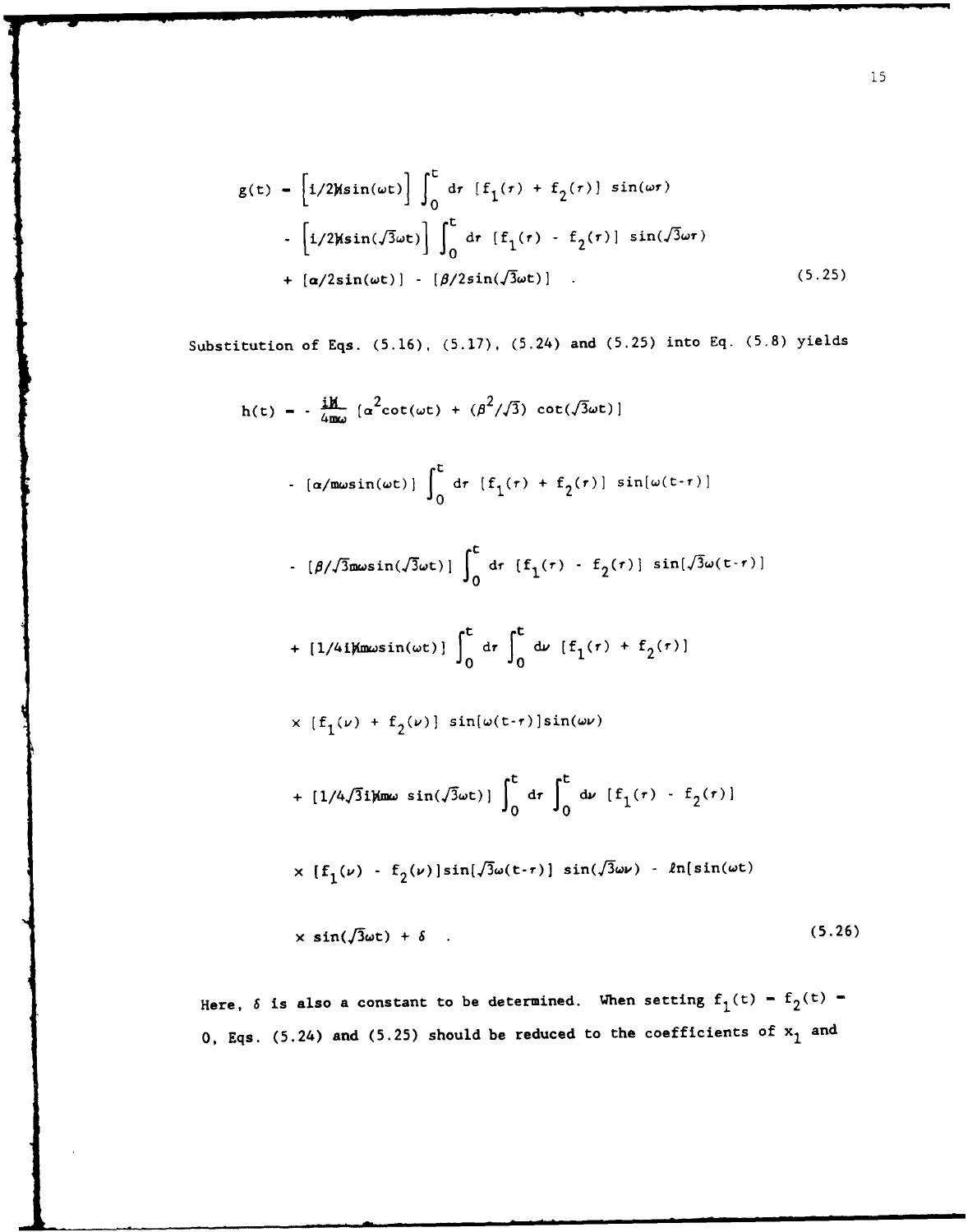**x<sub>2</sub>**, and Eq. (5.26) should also be reduced to the terms in the exponent in Eq.  $(4.18)$ . Comparison between them gives the constants  $\alpha$ ,  $\beta$  and  $\delta$ :

$$
\alpha = \frac{m\omega}{i\mu} (x_1' + x_2')
$$
 (5.27)

$$
\beta = \frac{m\omega}{i\mu} (x_1' - x_2')
$$
 (5.28)

$$
\delta = \ln(\frac{3^k_{\text{max}}}{2\pi i \hbar}) \tag{5.29}
$$

Substitution of the above results into Eq. (5.1) gives the propagator for DCHO:

$$
K(x_1, x_2, t; x_1', x_2', 0) - \frac{m\omega}{2\pi i \pi} \Big\{ \int 3 / [\sin(\omega t) \sin(\sqrt{3}\omega t)] \Big\}^{\frac{1}{2}}
$$
  
\n
$$
\times \exp \Big\{ \frac{i m\omega}{4\pi} \Big[ (x_1^2 + x_2^2 + x_1'^2 + x_2'^2) [\cot(\omega t) + \sqrt{3} \cot(\sqrt{3}\omega t)]
$$
  
\n
$$
+ 2(x_1x_2 + x_1'x_2') [\cot(\omega t) - \sqrt{3} \cot(\sqrt{3}\omega t)] - 2(x_1x_1' + x_2x_2') (1/\sin(\omega t))
$$
  
\n
$$
+ \sqrt{3}/\sin(\sqrt{3}\omega t) \Big\}
$$
  
\n
$$
+ 2(x_1x_2' + x_1'x_2) [-1/\sin(\omega t) + \sqrt{3}/\sin(\sqrt{3}\omega t)]
$$
  
\n
$$
+ \frac{2x_1}{m\omega} \left( \frac{1}{\sin(\omega t)} \int_0^t dr [f_1(r) + f_2(r)] \sin(\omega r) + \frac{2x_1}{m\omega} (\sqrt{3}\omega t)] \int_0^t dr [f_1(r) - f_2(r)] \sin(\sqrt{3}\omega r) \Big\}
$$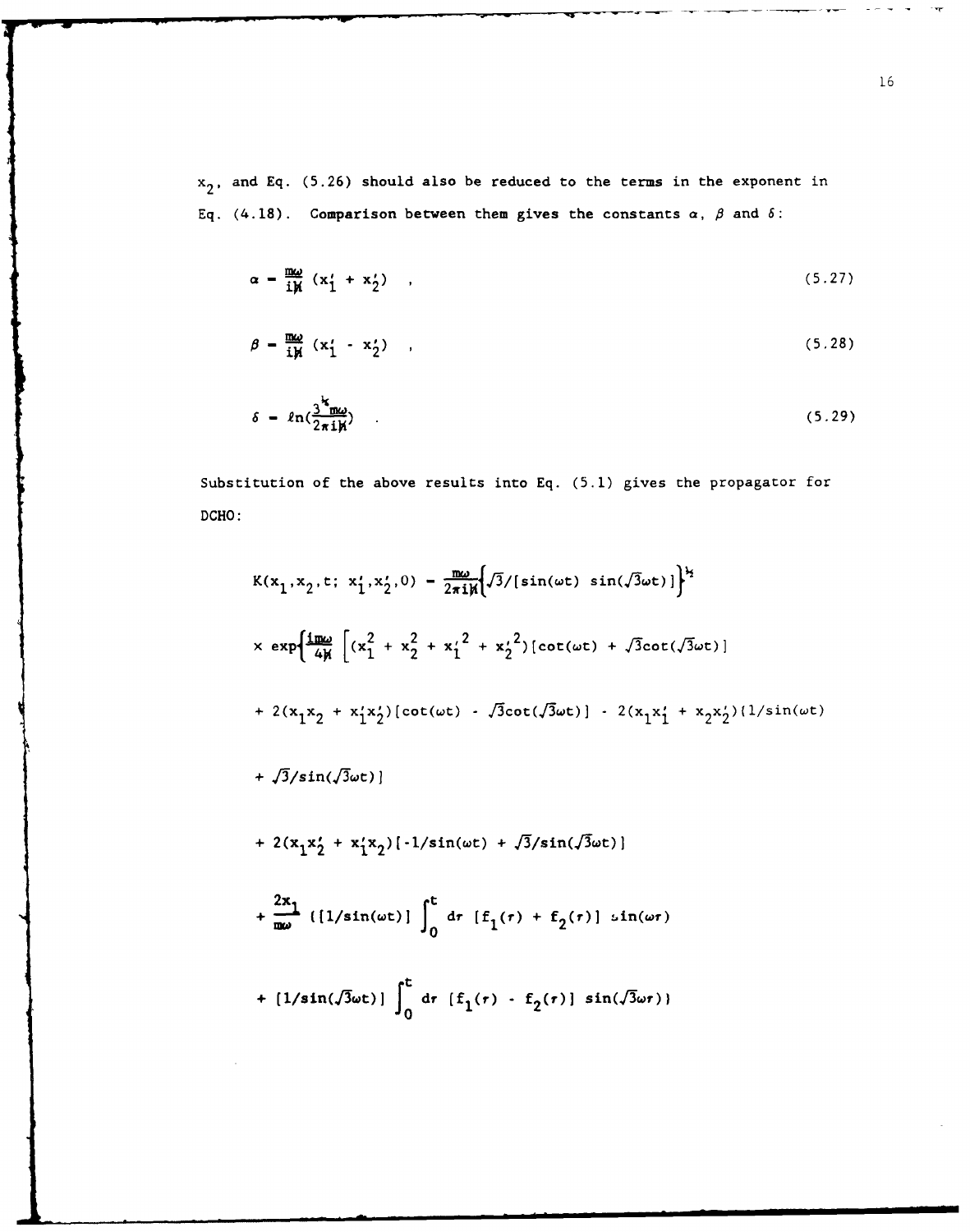$$
+\frac{2x_{2}}{\omega_{0}} \left( [1/sin(\omega t)] \int_{0}^{t} dr \left[ f_{1}(r) + f_{2}(r) \right] sin(\omega r) \right.
$$
  
\n
$$
+ (1/sin(\sqrt{3}\omega t)) \int_{0}^{t} dr \left[ f_{1}(r) - f_{2}(r) \right] sin(\sqrt{3}\omega r) \right]
$$
  
\n
$$
+\frac{4x_{1}'}{\omega_{0}} \left( [1/sin(\omega t)] \int_{0}^{t} dr \left[ f_{1}(r) + f_{2}(r) \right] sin(\omega (t-r)) \right]
$$
  
\n
$$
+ [1/sin(\sqrt{3}\omega t)] \int_{0}^{t} dr \left[ f_{1}(r) - f_{2}(r) \right] sin(\sqrt{3}\omega r) \right)
$$
  
\n
$$
+\frac{4x_{2}'}{\omega_{0}} \left( [1/sin(\omega t)] \int_{0}^{t} dr \left[ f_{1}(r) + f_{2}(r) \right] sin(\omega (t-r)) \right]
$$
  
\n
$$
- [1/sin(\sqrt{3}\omega t)] \int_{0}^{t} dr \left( f_{1}(r) - f_{2}(r) \right) sin(\sqrt{3}\omega r) \right)
$$
  
\n
$$
- [1/m^{2}\omega^{2}sin(\omega t)] \int_{0}^{t} dr \int_{0}^{t} dr \left[ f_{1}(r) + f_{2}(r) \right] \left[ f_{1}(\nu) + f_{2}(\nu) \right]
$$
  
\n
$$
\times sin(\omega (t-r)) sin(\omega \nu)
$$
  
\n
$$
- [1/\sqrt{3}\omega^{2}sin(\sqrt{3}\omega t)] \int_{0}^{t} dr \int_{0}^{t} dr \left[ f_{1}(r) - f_{2}(r) \right] \left[ f_{1}(\nu) - f_{2}(\nu) \right]
$$
  
\n
$$
\times sin(\sqrt{3}\omega (t-r)) sin(\sqrt{3}\omega \nu) \right]. \qquad (5.30)
$$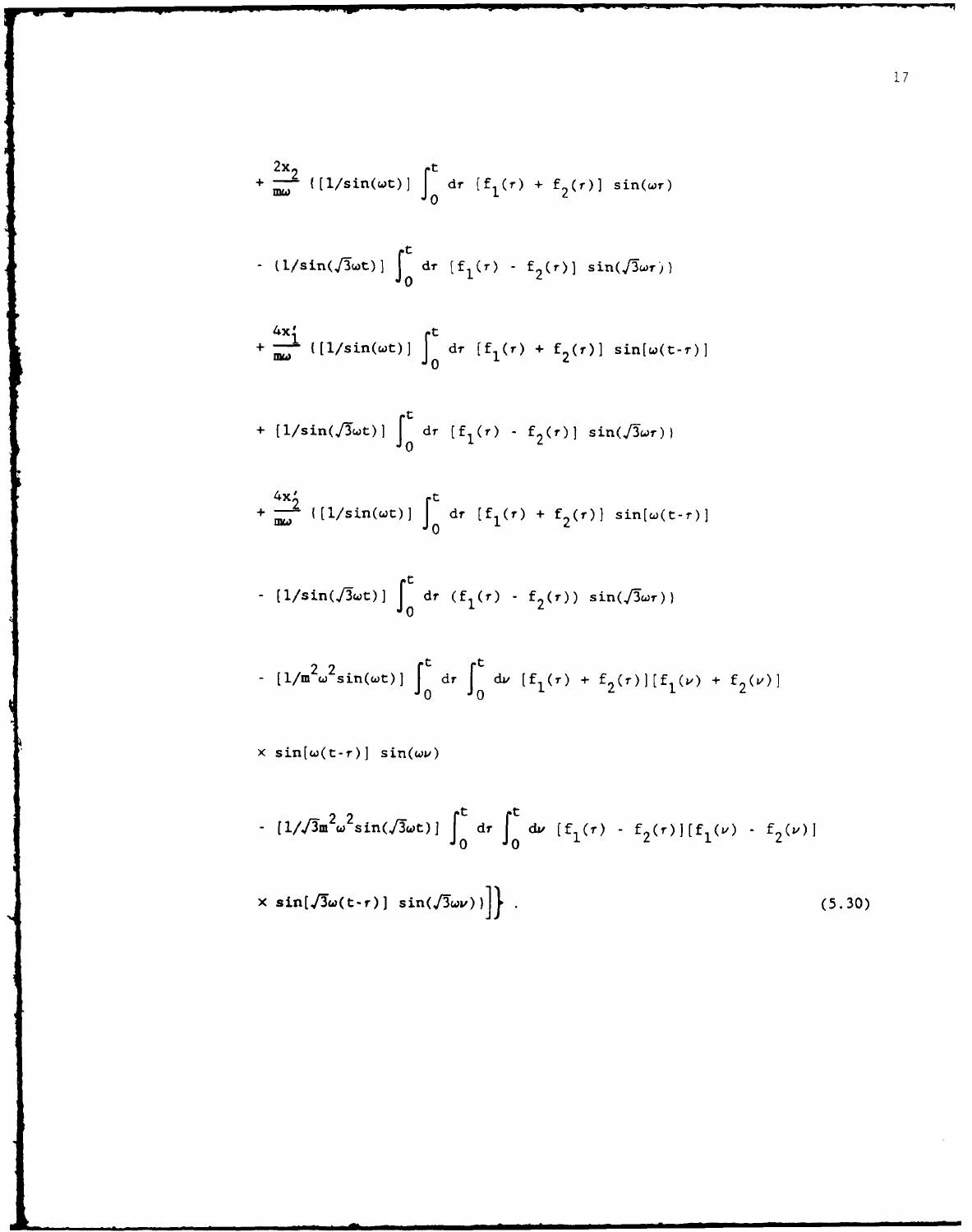# **6. Energy expectation values of coupled harmonic oscillators**

The Hamiiltonian of **CHO** is

$$
H = \frac{1}{2m} (p_1^2 + p_2^2) + m\omega^2 (x_1^2 - x_1x_2 + x_2^2)
$$
 (6.1)

Using Eqs. **(3.1)** and **(3.2)** with **Eq. (6.1),** we obtain the Schroedinger equation,

$$
i\mathbf{M}(\partial/\partial t) \psi(\mathbf{x}_1, \mathbf{x}_2, t) - \mathbf{H}_{\text{on}} \psi(\mathbf{x}_1, \mathbf{x}_2, t) \quad , \tag{6.2}
$$

where H<sub>op</sub> is the Hamiltonian operator in which the momentum **p**<sub>i</sub> is changed into  $\mathbf{p_i}$  **-** ( $\mathbf{M}/i$ )( $\partial/\partial \mathbf{x_i}$ ). Since Eq. (6.2) can be separated into time and coordinate parts, we may write

$$
K(t) = e^{-iH_{op}t/M}
$$
 (6.3)

$$
H_{op}|\ell, n\rangle = E_{\ell n}|\ell, n\rangle \qquad (\ell, n = 1, 2, 3, ...)
$$
 (6.4)

Here the states  $\lvert \ell, n \rangle$  are the complete set with energy eigenvalues of H<sub>op</sub>. Since the function with states  $|l, n\rangle$  can be expressed by

$$
\phi_{\ell n}(x_1, x_2) - \langle x_1, x_2 | \ell, n \rangle \quad , \tag{6.5}
$$

the propagator at t **> 0** becomes

$$
K(x_1, x_2, t; x_1', x_2', 0) = \langle x_1, x_2 \rangle e^{-iH_{op}t/M} |x_1', x_2'|
$$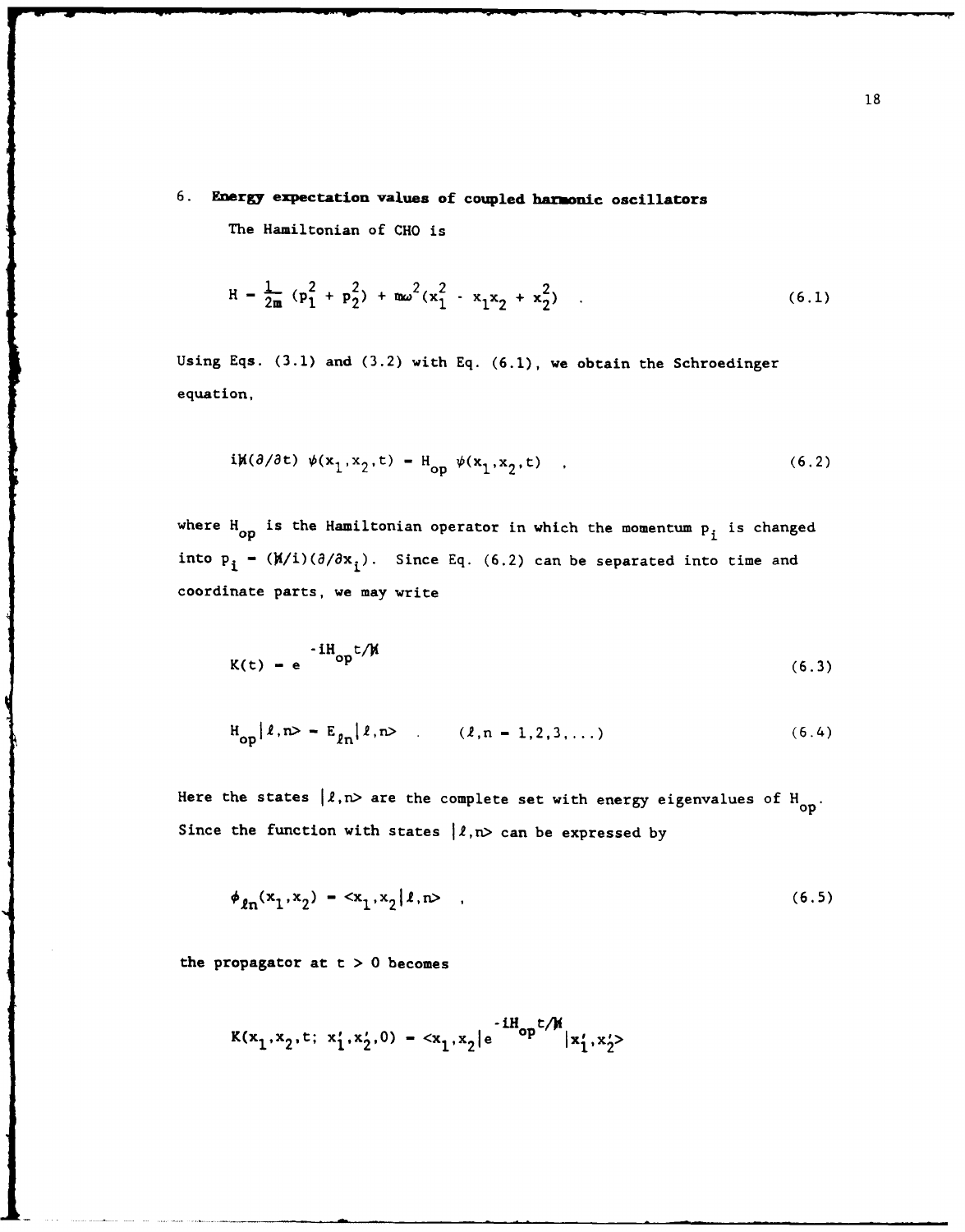$$
-\sum_{\ell} \sum_{n} \sum_{\ell'} \sum_{n'} \langle x_1, x_2 | \ell n \rangle \langle \ell n | e^{-iH_{\text{op}}t/\hbar} | \ell', n' \rangle \langle \ell', n' | x'_1, x'_2 \rangle
$$
  

$$
-\sum_{\ell} \sum_{n} \phi_{\ell n}(x_1, x_2) e^{-iE_{\ell n}t/\hbar} \phi_{\ell n}(x'_1, x'_2)
$$
 (6.6)

Equation (6.6) should be the same as Eq. (4.18). Setting  $x'_1 - x_1$  and  $x'_2$   $x_2$  in Eq. (4.18) and integrating over  $x_1$  and  $x_2$ , we get

$$
\sum_{\ell} \sum_{n} \int \int dx_1 dx_2 \phi_{\ell n}^{*}(x_1, x_2) e^{-iE_{\ell n} t/\hbar} \phi_{\ell n}^{*}(x_1, x_2) - e^{-iE_{\ell n} t/\hbar}
$$
(6.7)

and

$$
\int \int dx_1 dx_2 \frac{d\omega}{2\pi i \mu} \Biggl\{ \sqrt{3}/[\sin(\omega t) \sin(\sqrt{3}\omega t)] \Biggr\}^2
$$
  
 
$$
\times \exp\{\frac{i\pi \omega}{2\mu}[(x_1 + x_2)^2 - \sqrt{3}(x_1 - x_2)^2][\cot(\omega t) - 1/\sin(\omega t)] \}
$$
  
=  $-\frac{1}{2} [\sin(\omega t/2)\sin(\sqrt{3}/2\omega t)]^{-1}$  (6.8)

Hence, we have

$$
\sum_{\ell} e^{-iE_{\ell n}t/\hbar} = -\frac{1}{2} [\sin(\omega t/2) \sin(\sqrt{3}/2\omega t)]^{-1}
$$
  
=  $[e^{-i\omega t/2}/(1 - e^{-i\omega t})][e^{-i\sqrt{3}\omega t/2}/(1 - e^{-i\sqrt{3}\omega t)})]$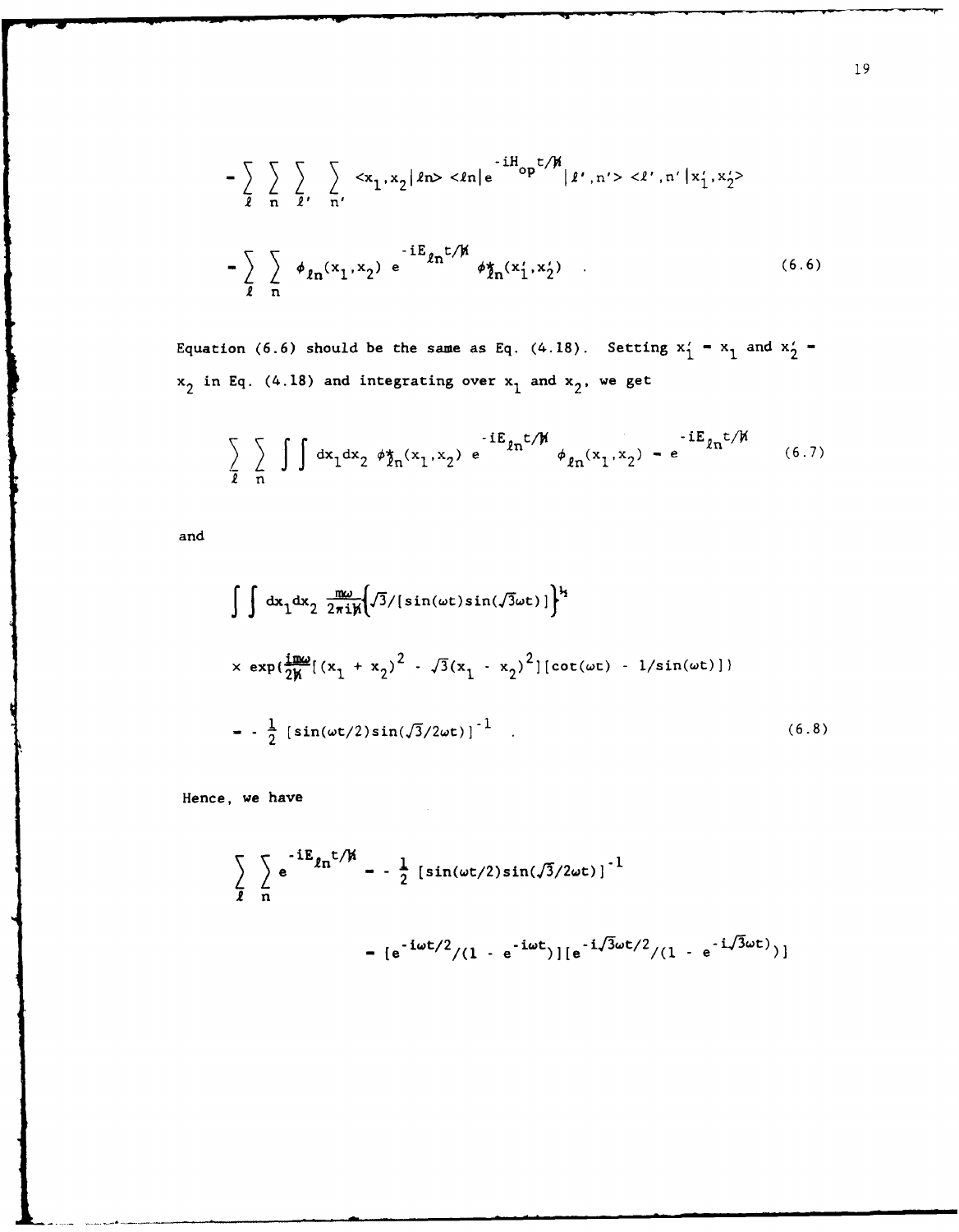$$
-\sum_{\ell=0}^{\infty}\sum_{n=0}^{\infty} \exp\{-i\omega t[(\ell+\frac{1}{2})+\sqrt{3}(n+\frac{1}{2})]\}\quad .
$$
 (6.9)

Therefore the expectation values of **CHO** becomes

$$
E_{\ell n} = \left[ (l + \frac{1}{2}) + \sqrt{3}(n + \frac{1}{2}) \right] W \quad . \tag{6.10}
$$

### **7. Results and discussion**

In the previous sections we have obtained the exact propagators [Eqs. (4.18) and (5.30)] for **CHO** and DCHO by the path-integral method. The forms of the propagators are new. Setting  $f(t) = 0$ , Eq. (5.30) is reduced to Eq. (4.18). Although DCHO is a nonconservative system, the quantum-mechanical problem for the momentum operator does not appear because the canonical momentum is equal to the kinetic momentum in our derivation.<sup>13</sup>

Making use of Eq. (4.18), we have obtained the energy expectation values [Eq. (6.10)] for **CHO,** given by the sum of two energy expectation values corresponding to the quantum states of two oscillators. Even though we have not evaluated the wavefunction of **CHO,** we may easily surmise that the wavefunction will be given by the multiplication of two wavefunctions for two oscillators. In the case of **DCHO,** one cannot easily apply Eq. (5.20) to obtain the energy expectation values, since this equation cannot be expressed in the form of Eq. (6.6), and one should recognize that the energy operator is not equal to the Hamiltonian operator in a **9** nonconservative system.

The evaluations for the wavefunctions, energy expectation values for **CHO** and **DCHO,** and propagator and other physical quantities for n coupled and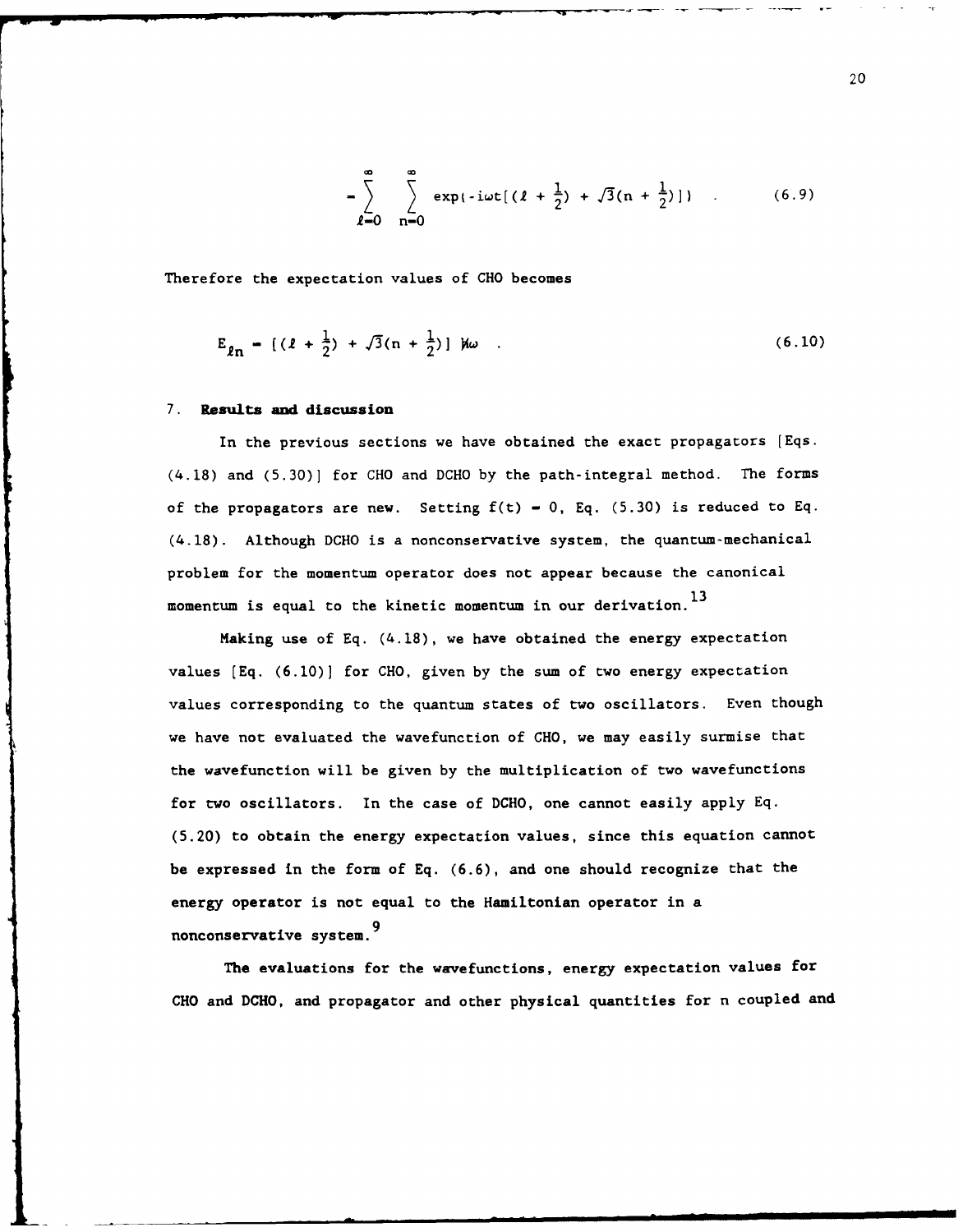n driven coupled harmonic oscillators (arbitrary n) are in progress and will be reported in the near future.

### **Acknovledg ents**

This research was supported in part by a grant to Korea University from the BSRI Program, Ministry of Education **1987,** Republic of Korea, and in part by the Office of Naval Research, the Air Force Office of Scientific Research (AFSC), under Contract F49620-86-C-0009, and the National Science Foundation under Grant CHE-8620274. The United States Government is authorized to reproduce and distribute reprints for governmental purposes notwithstanding any copyright notation hereon.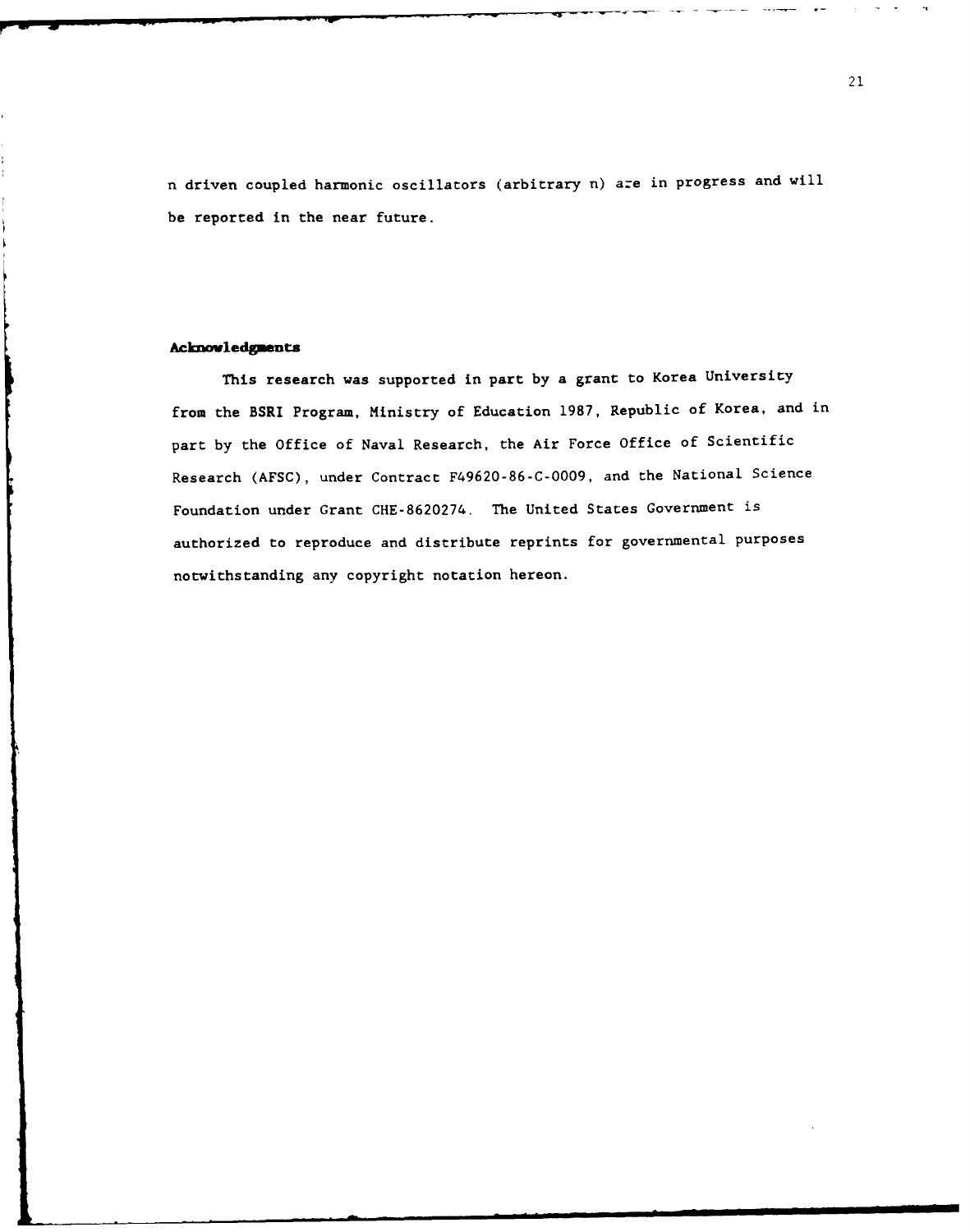#### **References**

**1.** R. P. Feynman and A. R. Hibbs, "Quantum Mechanics and Path Integrals" (McGraw-Hill, New York, 1965).

-- - - • .- . . .. - --.

- 2. J. T. Marshall and J. L. Pell, J. Math. Phys. 20, 1297 (1979); G. E. Prince and C. J. Eliezer, J. Phys. A **13,** 815 (1980).
- **3.** L. F. Landovitz, **A.** M. Levine and W. M. Schreiber, Phys. Rev. A **2q,** 1162 (1979); J. Math. Phys. **21,** 2159 (1980); A. **M.** Levine, E. Ozizmir and W. M. Schreiber, J. Chem. Phys.  $\overline{28}$ , 291 (1983).
- 4. A. C. Rose-Innes and E. H. Rhoderick, "Introduction to Superconductivity" (Pergamon, Oxford, 1978).
- **5.** V. B. Braginsky and Yu. I. Vorontsor, Usp. Fiz, Nauk 114, 41 (1974); W. G. Unruh, Phys. Rev. D **\_U,** 1764 (1978); **19,** 2888 (1979).
- 6. R. King, B. A. Huberman and J. Barchas, in "Synergetics of the Brain," ed. by H. Haken (Springer, Berlin, 1983).
- 7. P. Caldirola, Nuovo Cimento **18,** 393 (1941); B **77,** 241 (1983); E. Kanai, Prog. Theor. Phys. **3,** 440 (1948).
- 8. H. Dekker, Phys. Rep. 80, 1 (1981); B. K. Cheng, J. Phys. A: Math. Gen. 17, 2475 (1984); K. H. Yeon, C. I. Um and T. F. George, Phys. Rev. A 36, 5287 (1987); E. Eckhardt, Phys. Rev. A **35,** 5191 (1987).
- 9. V. V. Dodonov and V. I. Manko, Phys. Rev. A 20, 550 (1979).
- **10.** I. R. Senitzky, Phys. Rev. 112, **670** (1960).
- **11.** D. M. Greenberger, **J.** Math. Phys. **2Q,** 762 (1979).
- 12. **J. J.** Cervero and **J.** Villaroel, **J.** Phys. A: Math. Gen. 17, 2963 (1986).
- 13. C. I. **Um,** K. H. Yeon and W. H. Kahng, J. Phys. A: Math. Gen. Z2, 611 (1987); J. Korean Phys. Soc. 12, **1, 8** (1986); New Phys. (Korean Phys. Soc.) 2&, **100,** 117 **(1985).**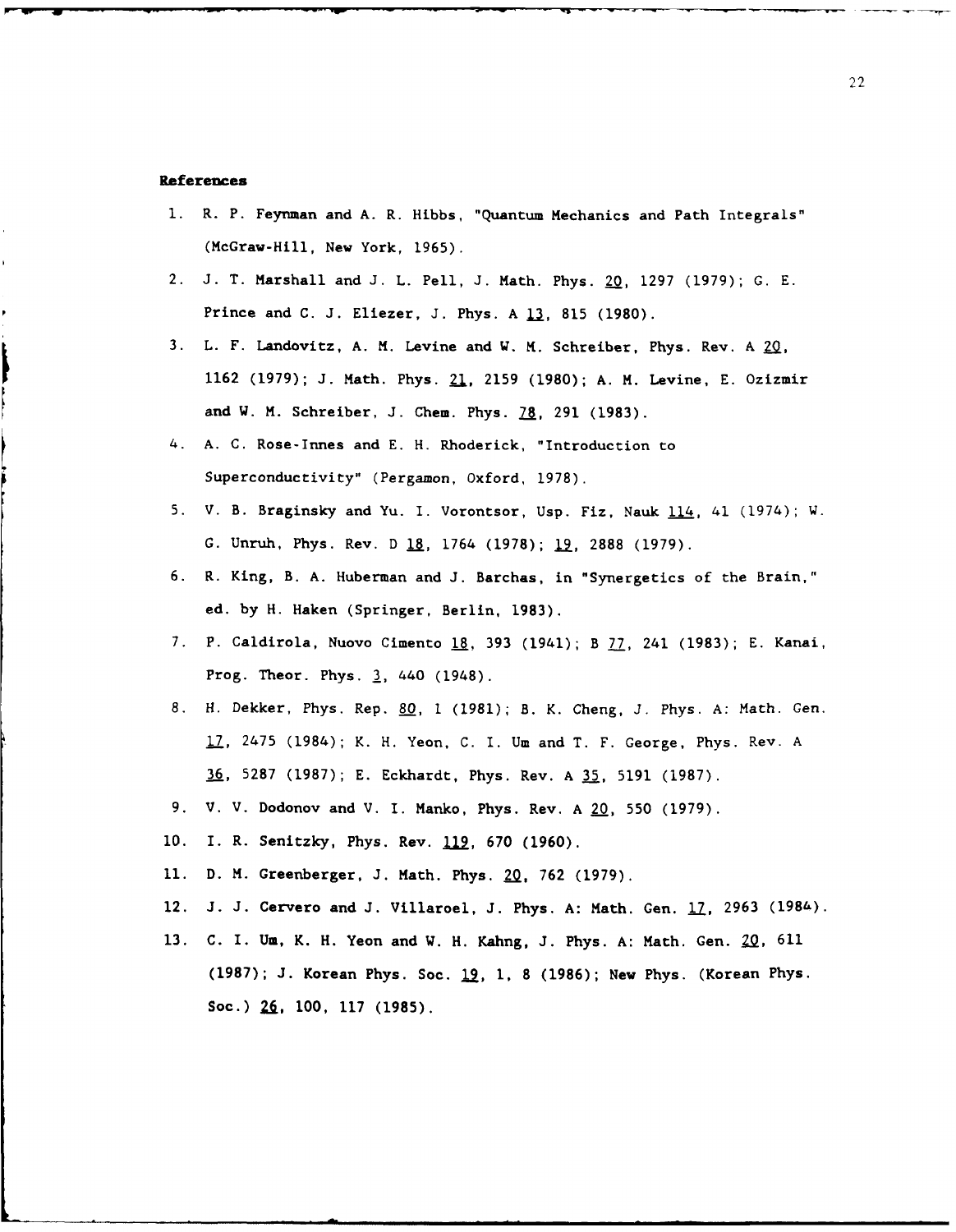# OL/1 **113/86/** 2

# TECHNICAL REPORT DISTRIBUTION LIST, GEN

 $\Big\}$ 

 $\frac{1}{3}$ 

|                                                                                                          | No.<br>Copies           |                                                                                                                               | No.<br>Copies |
|----------------------------------------------------------------------------------------------------------|-------------------------|-------------------------------------------------------------------------------------------------------------------------------|---------------|
| Office of Naval Research<br>Attn: Code 1113<br>800 N. Quincy Street<br>Arlington, Virginia 22217-5000    | $\overline{\mathbf{c}}$ | Dr. David Young<br>Code 334<br><b>NORDA</b><br>NSTL, Mississippi<br>39529                                                     | 1             |
| Dr. Bernard Douda<br>Naval Weapons Support Center<br>Code 50C<br>Crane, Indiana 47522-5050               | 1                       | Naval Weapons Center<br>Attn: Dr. Ron Atkins<br>Chemistry Division<br>China Lake, California 93555                            | $\mathbf{1}$  |
| Naval Civil Engineering Laboratory<br>Attn: Dr. R. W. Drisko, Code LS2<br>Port Hueneme, California 93401 | 1                       | Scientific Advisor<br>Commandant of the Marine Corps<br>$Code$ $RD-1$<br>Washington, D.C.<br>20380                            | 1             |
| Defense Technical Information Center<br>Building 5, Cameron Station<br>Alexandria, Virginia 22314        | 12<br>hiah<br>quality   | U.S. Army Research Office<br>Attn: CRD-AA-IP<br>P.O. Box 12211<br>Research Triangle Park, NC 27709                            | 1             |
| <b>DINSRDC</b><br>Attn: Dr. H. Singerman<br>Applied Chemistry Division<br>Annapolis, Maryland 21401      | 1                       | Mr. John Boyle<br>Materials Branch<br>Naval Ship Engineering Center<br>Philadelphia, Pennsylvania 19112                       | 1             |
| Or. William Tolles<br>Superintendent<br>Chemistry Division, Code 6100<br>Naval Research Laboratory       | 1                       | Naval Ocean Systems Center<br>Attn: Dr. S. Yamamoto<br>Marine Sciences Division<br>San Diego, California 91232                | 1             |
| Washington, D.C. 20375-5000<br>لانتقاء والمستجد                                                          |                         | Dr. David L. Nelson<br>Chemistry Division<br>Office of Naval Research<br>800 North Quincy Street<br>Ariington, Virginia 22217 |               |

 $\mathbf{1}$ 

 $\ddot{\phantom{a}}$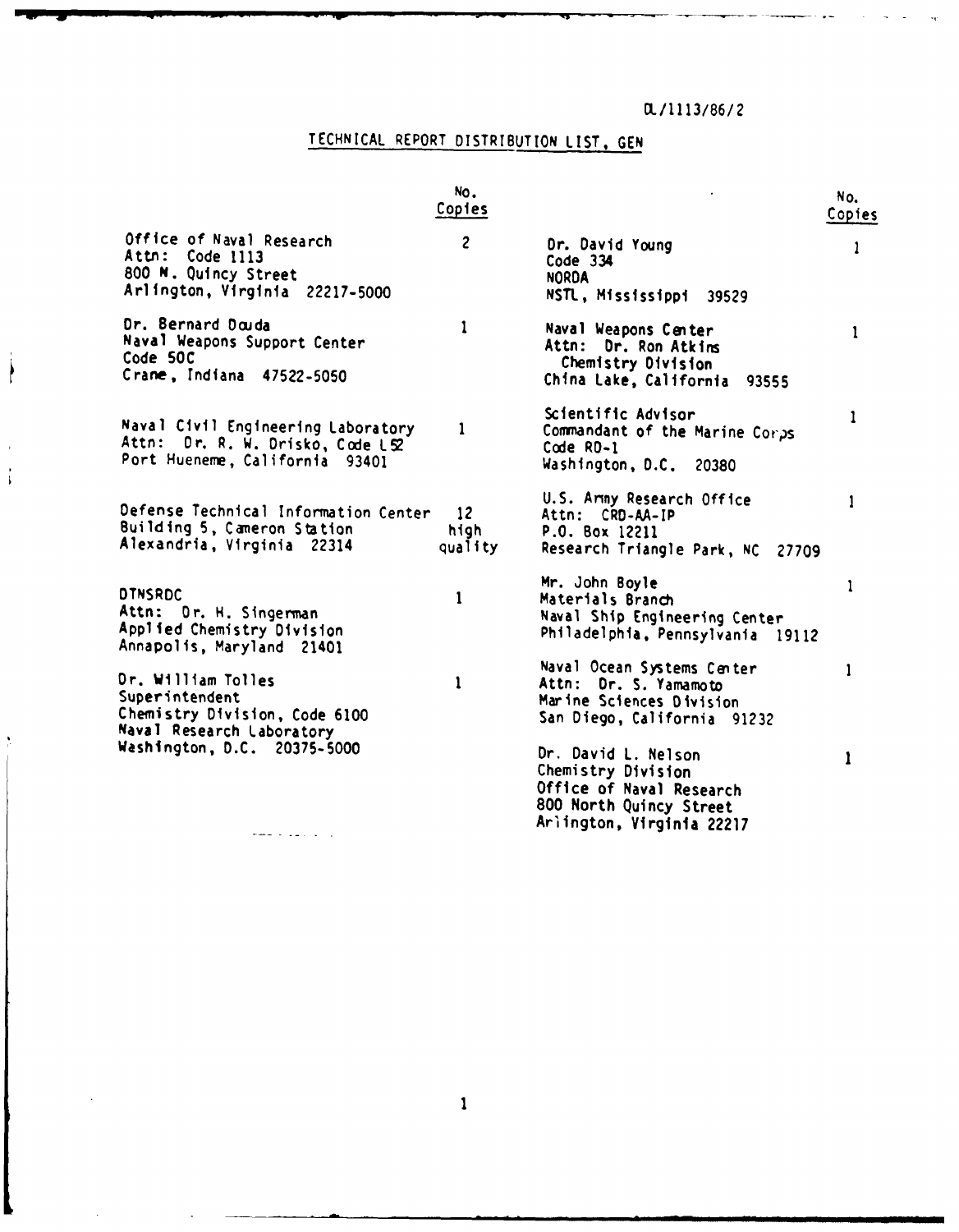# OL/1 **113/86/** 2

### ABSTRACTS DISTRIBUTION LIST, 056/625/629

Dr. J. E. Jensen<br>
Hugnes Research Laboratory Department of Chemistry Hugnes Research Laboratory 3011 Malibu Canyon Road University of California

Dr. J. H. Weaver Department of Chemical Engineering 1. Dr. F. Kutzler<br>and Materials Science 1. Department of 6 University of Minnesota<br>Minneapolis, Minnesota 55455

Cookesville, Tennessee 38501 Dr. A. Reisman Microelectronics Center of North Carolina Dr. D. DiLella Research Triangle Park, North Carolina Chemistry Department 27709 George Washington University

Dr. M. Grunze Laboratory for Surface Science and 1. P. R. Reeves<br>Technology 1. Chemistry Dep University of Maine **Renssaeler Polytechnic Institute**<br>
Orono, Maine 04469 **Rensert Communist Communist Communist Communist Communist Communist Communist Communist Commu** 

Dr. J. Butler Dr. Steven M. George Naval Research Laboratory Code 6115 Department of Chemistry Washington D.C. 20375-5000 Stanford, CA 94305

Dr. L. Interante Dr. Mark Johnson Chemistry Department Rensselaer Polytechnic Institute Department of Chemistry Troy, New York 12181 New Haven, CT 06511-8118

Dr. Irvin Heard Dr. W. Knauer<br>Chemistry and Physics Department Hughes Research Laboratory Chemistry and Physics Department<br>Lincoln University Lincoln University, Pennsylvania 19352 Malibu, California 90265

Dr. K.J. Klaubunde Department of Chemistry Kansas State University Manhattan, Kansas 66506 Berkeley, California 94720

Department of Chemistry<br>Box 5055 Tennessee Technological University

Washington D.C. 20052

Chemistry Department Troy, New York 12181

3011 Malibu Canyon Road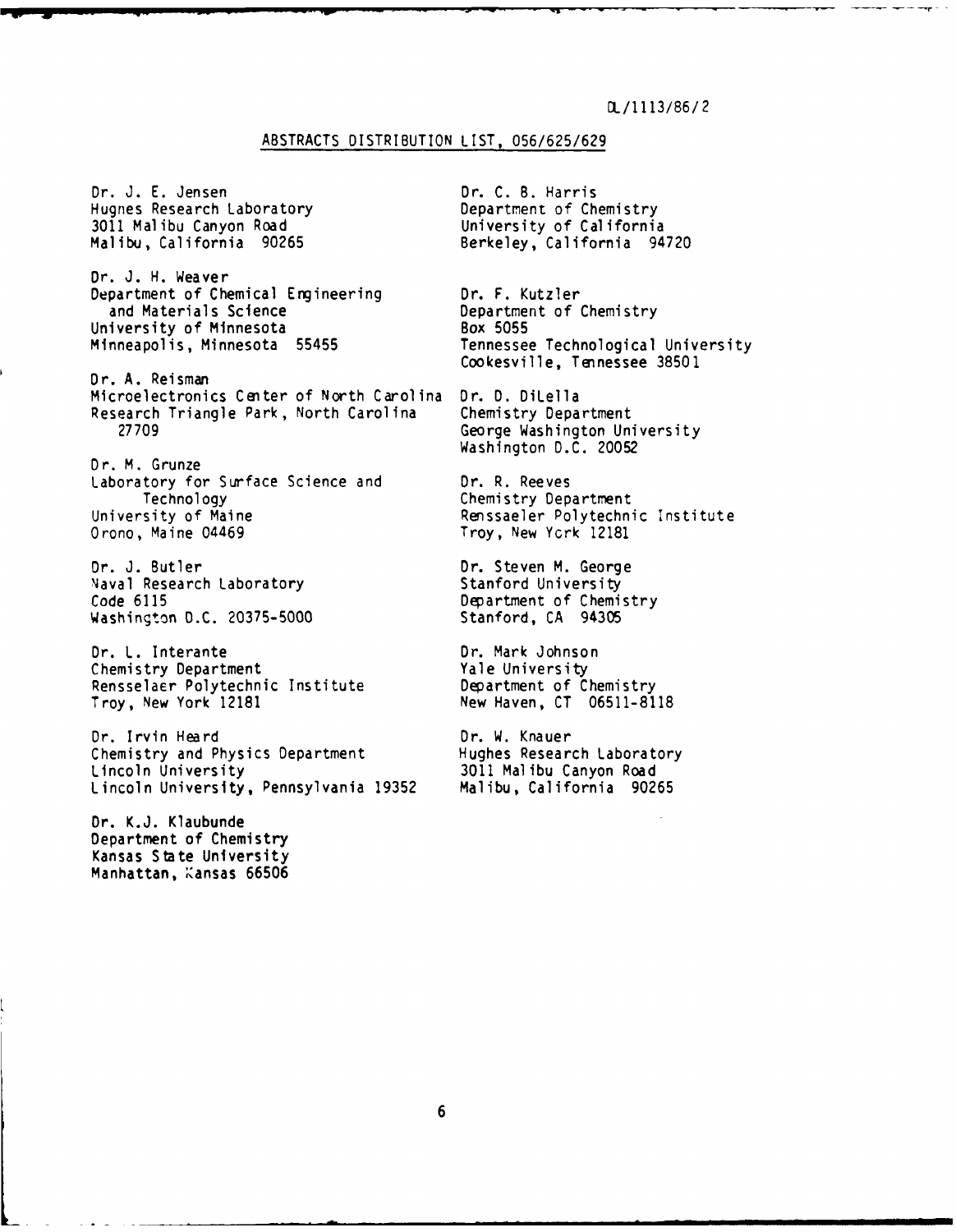# ABSTRACTS DISTRIBUTION **LIST,** 056/625/629

or. G. A. Somorjai Dr. R. L. Park University of California Research Berkeley, California 94720

Dr. J. Murday Naval Research Laboratory **Dr. W. T. Peria**<br>Code 6170 **Dr. W. T. Peria** Washington, D.C. 20375-5000

Dr. J. **B.** Hudson Materials D:vision **Disk Communist Communist Communist** Relative Dr. Keith H. Johnson<br>Rensselaer Polytechnic Institute **Department of Metallurgy and** Rensselaer Polytechnic Institute **Department of Metallurgy and America**<br>Trov, New York 12181 **Materials Science** Troy, New York 12181

Surface Chemistry Section Department of Commerce **Dr. S. Sibener**<br>National Bureau of Standards **Department of Chemistry** National Bureau of Standards and Communicational Person of Chemistry<br>Washington, D.C. 20234 **Washington, D.C. 20234** 

Dr. J. **E.** Demuch Chicago, Illinois 60637 **IBM Corporation**<br>Thomas J. Watson Research Center **and Dr. Amnold Green** Thomas J. Watson Research Center<br>P.O. Box 218 Yorktown Heights, New York 10598

Department of Metallurgical and Mining Engineering The Communist Communist Chemistry<br>Department of Chemistry Department of Chemistry University of Wisconsin Chemistry Department of Chemistry Department of Chemistry<br>
Madison, Wisconsin 53706 Chemistry Brown University Madison, Wisconsin 53706

Dr. R. P. Van Duyne **Chemistry Department Chemistry Dr. S. L. Bernasek<br>
Northwestern University Chemistry Department of Chemistry** Northwestern University Department of Chemistry

Dr. **J.** M. White **Department of Chemistry <b>Dr. W. Kohn**<br>
University of Texas **Department of Physics University of Texas<br>Austin, Texas 78712** 

**Dr. 0. E. Harrison Department of Physics Naval Postgraduate School Monterey,** California **93940**

Director, Center of Materials<br>Research College Park, Maryland 20742 Electrical Engineering Department<br>University of Minnesota Minneapolis, Minnesota **55455** Massachusetts Institute of Technology Dr. Theodore **E.** Madey Cambridge, Massachusetts 02139 5640 Ellis Avenue Quantum Surface Dynamics Branch<br>Code 3817 Naval Weapons Center Dr. M. G. Lagally China Lake, California **<sup>93555</sup>** Providence, Rhode Island 02912 Evanston, Illinois **60637** Princeton University Princeton, New Jersey 08544 **Austin, Texas 78712 University of California, San Diego La Jolla, California 92037**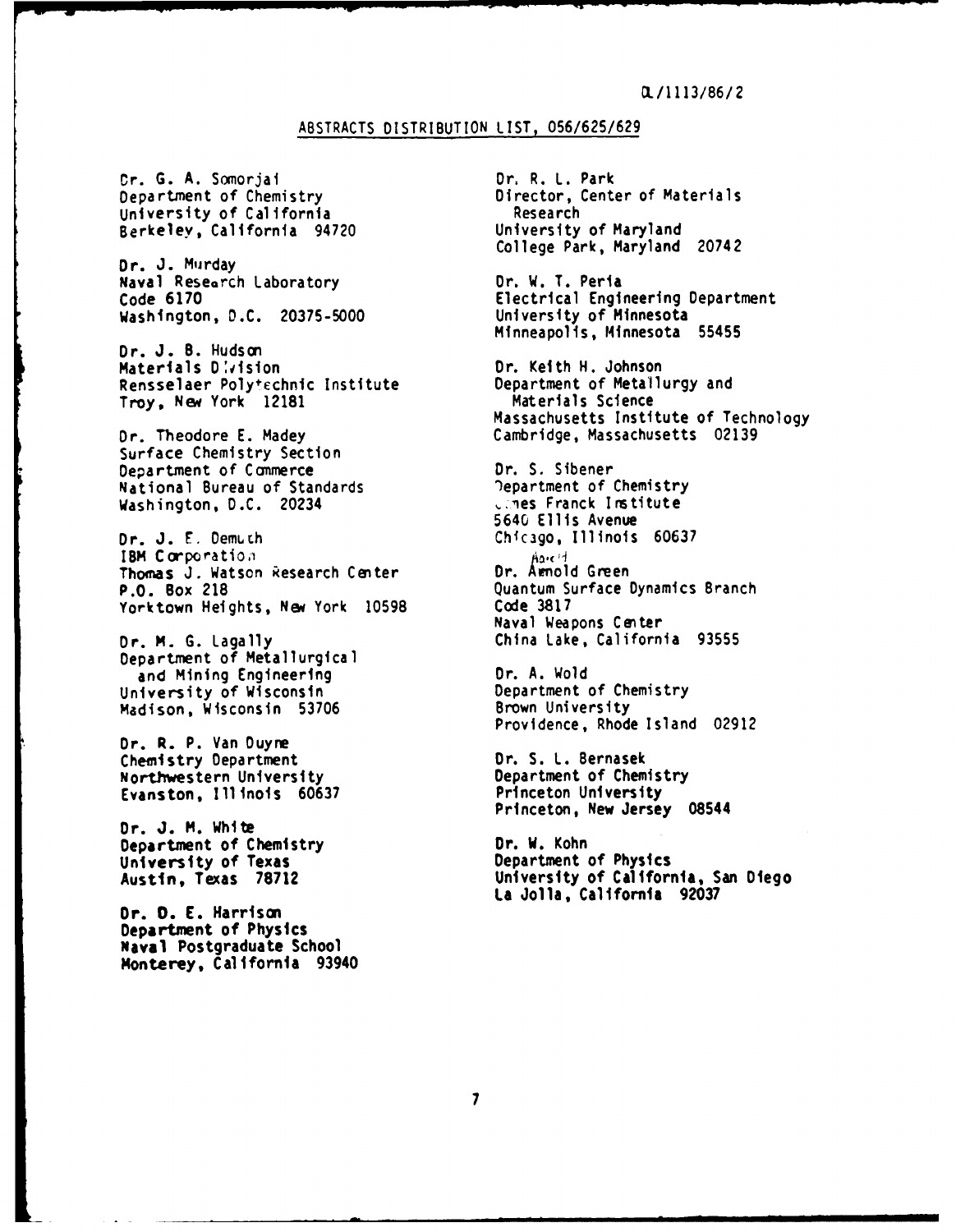# **DL/1113/86/2**

# ABSTRACTS DISTRIBUTION LIST, 056/625/629

Dr. F. Carter **Dr. Dr. John T. Yates**<br>Code 6170 **Department of Che** Naval Research Laboratory<br>Washington, D.C. 20375-5000

Or. Richard Colton **Dr. Richard Greene**<br>
Code 6170 Code 5230 Code 6170<br>Naval Research Laboratory Washington, D.C. 20375-5000

Dr. Dan Pierce<br>
National Bureau of Standards<br>
Department of Physics National Bureau of Standards<br>
Optical Physics Division<br>
Optical Physics Division<br>
Department of Physics Optical Physics Division<br>Washington, D.C. 20234

Dr. R. Stanley Williams University of Pittsburg Department of Chemistry Chemistry Building<br>University of California Chemistry Pittsburg, PA 15260 University of California Los Angeles, California 90024

Materials Characterization Lab.<br>General Electric Company Schenectady, New York 22217

Dr. Robert Gomer<br>
Department of Chemistry Fill, New J James Franck Institute 5640 Ellis Avenue<br>
Chicago, Illinois 60637 Department of Chemistry Chicago, Illinois 60637

Dr. Ronald Lee Southampton 509 5NH<br>R301 Southampton 509 5NH Naval Surface Weapons Center White Oak<br>Silver Spring, Maryland 20910 **Dr. H. Tachikawa**<br>Chemistry Department Silver Spring, Maryland 20910

Code 6190 Naval Research Laboratory **Dr. John W. Wilkins**<br>Washington, D.C. 20375-5000 **Democration Cornell University** Washington, D.C. 20375-5000

Department of Chemistry<br>University of Pittsburgh Pittsburgh, Pennsylvania 15260

Naval Research Laboratory<br>Washington, D.C. 20375-5000

Bloomington, Indiana 47403

Dr. K. C. Janda<br>University of Pittsburg

Dr. E. A. Irene Dr. R. P. Messmer<br>
Materials Characterization Lab. University of North Carolina Chapel Hill, North Carolina 27514

> Dr. Adam Heller Murray Hill, New Jersey 07974

University of Southampton UNITED KINGDOM

Jackson State University Dr. Paul Schoen Jackson, Mississippi 39217

> Laboratory of Atomic and **Solid** State **Physics Ithaca, Nsw York 14853**